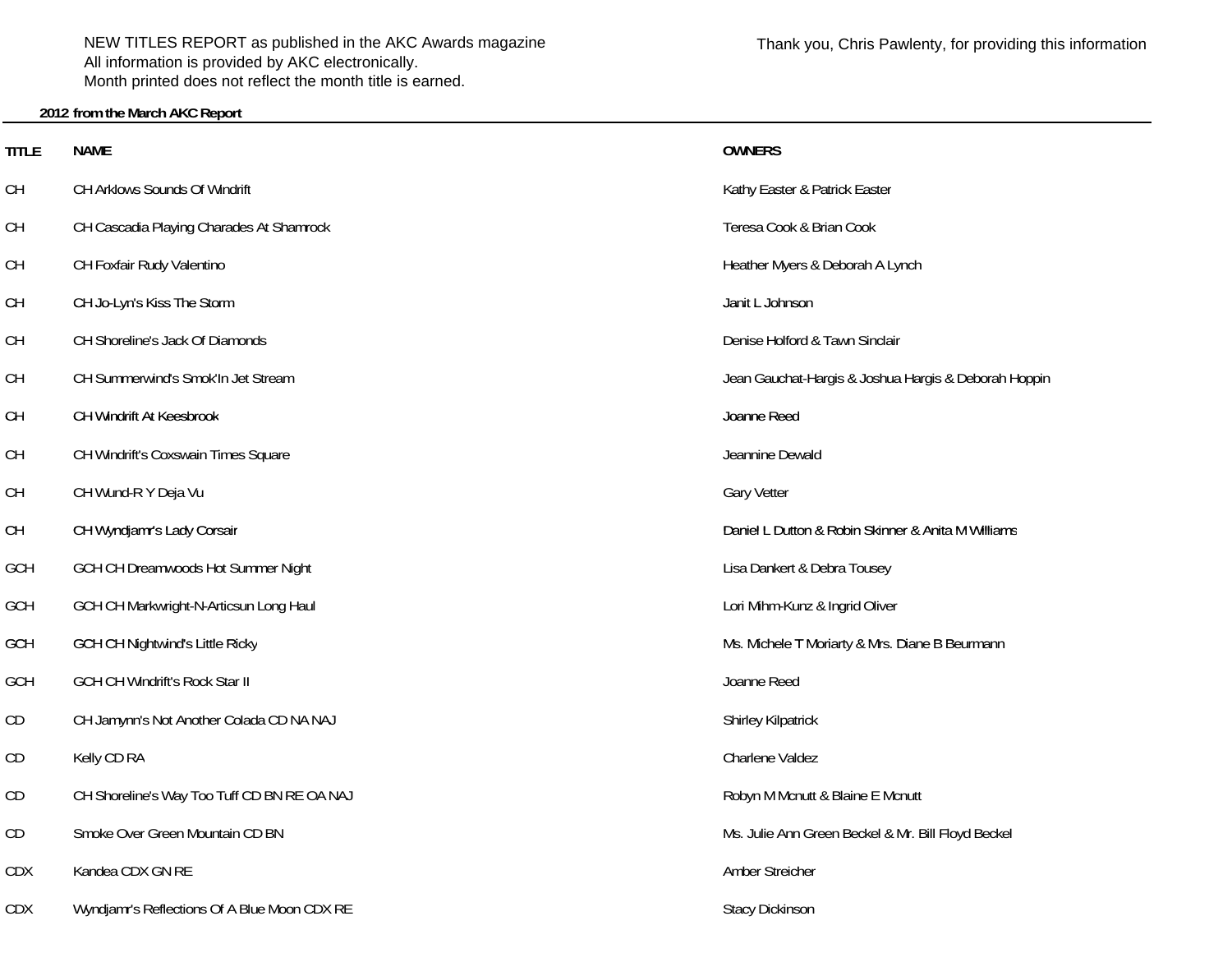|                 | NEW TITLES REPORT as published in the AKC Awards magazine<br>All information is provided by AKC electronically.<br>Month printed does not reflect the month title is earned. | Thank you, Chris Pawlenty, for providir             |
|-----------------|------------------------------------------------------------------------------------------------------------------------------------------------------------------------------|-----------------------------------------------------|
| OM <sub>2</sub> | Keesbrook's Tourmaline Blues UDX OM2 RA OA OAJ NF                                                                                                                            | Lila Dann                                           |
| <b>BN</b>       | K-Central's Knockout Attitude BN                                                                                                                                             | Ellen M Herron                                      |
| <b>BN</b>       | CH Sun-Kiss Uzetta BN RE                                                                                                                                                     | Kathleen Bloden & Donna Williams & Ernest Williams  |
| <b>RN</b>       | <b>Bright About Tannon RN</b>                                                                                                                                                | Kori Cook & Paul Cook                               |
| <b>RA</b>       | Shoreline's Ruby Slippers BN RA NAJ                                                                                                                                          | Patricia Voyles & Tawn Sinclair                     |
| <b>RE</b>       | Kandea CD GN RE                                                                                                                                                              | Amber Streicher                                     |
| <b>RE</b>       | Kelly CD RE                                                                                                                                                                  | Charlene Valdez                                     |
| <b>RE</b>       | CH Shoreline's Way Too Tuff CD BN RE OA NAJ                                                                                                                                  | Robyn M Mcnutt & Blaine E Mcnutt                    |
| TD              | GCH CH MACH5 Shoreline's Tuff Act To Follow VCD2 VER RAE MXF                                                                                                                 | Tawn Sinclair & John Sinclair                       |
| TD              | CH Shoreline's Tuff Enuf VCD1 BN RA                                                                                                                                          | Tawn Sinclair & Pia Paulsen                         |
| <b>NA</b>       | CH Jamynn's Not Another Colada NA NAJ                                                                                                                                        | Shirley Kilpatrick                                  |
| ΝA              | Shoreline's Ruby Slippers BN RA NA NAJ                                                                                                                                       | Patricia Voyles & Tawn Sinclair                     |
| <b>OA</b>       | Resq's Ruger 514 OA NAJ                                                                                                                                                      | Mrs. Shelley Durbak & Mr. Joseph Durbak             |
| <b>OA</b>       | GCH CH Wund R Y Sheza Superstar At Paugh Prints CD BN RE OA NAJ                                                                                                              | Sherri Alspaugh & Terry Van Schyndel                |
| <b>NAJ</b>      | CH Jamynn's Not Another Colada NAJ                                                                                                                                           | <b>Shirley Kilpatrick</b>                           |
| <b>NJP</b>      | Covenants Dashing Casanova RN NJP                                                                                                                                            | Fran D'Amico & Anita Houchins & Patricia Ferguson   |
| <b>OAJ</b>      | Resq's Ruger 514 OA OAJ                                                                                                                                                      | Mrs. Shelley Durbak & Mr. Joseph Durbak             |
| <b>OAJ</b>      | CH Sun-Kiss Roxy CD RE OA OAJ OF                                                                                                                                             | Kathleen A Bloden & Donna Williams & Ernest Williar |
| <b>AXJ</b>      | CH Trumpet's China Cat Sunflower AX AXJ                                                                                                                                      | Bonnie Hronek & Beth Blankenship                    |
| <b>MXJ</b>      | CH Harem's Head Over Heels AX MXJ NF                                                                                                                                         | Emily Taggart & Kristen Dowd                        |
| MXJ             | Rainkees Sweeterned By Shamrock AX MXJ                                                                                                                                       | Sue Ritchie & Christine D Maxfield                  |
| OF              | CH Sun-Kiss Roxy CD RE OA OAJ OF                                                                                                                                             | Kathleen A Bloden & Donna Williams & Ernest Williar |

Kathleen A Bloden & Donna Williams & Ernest Williams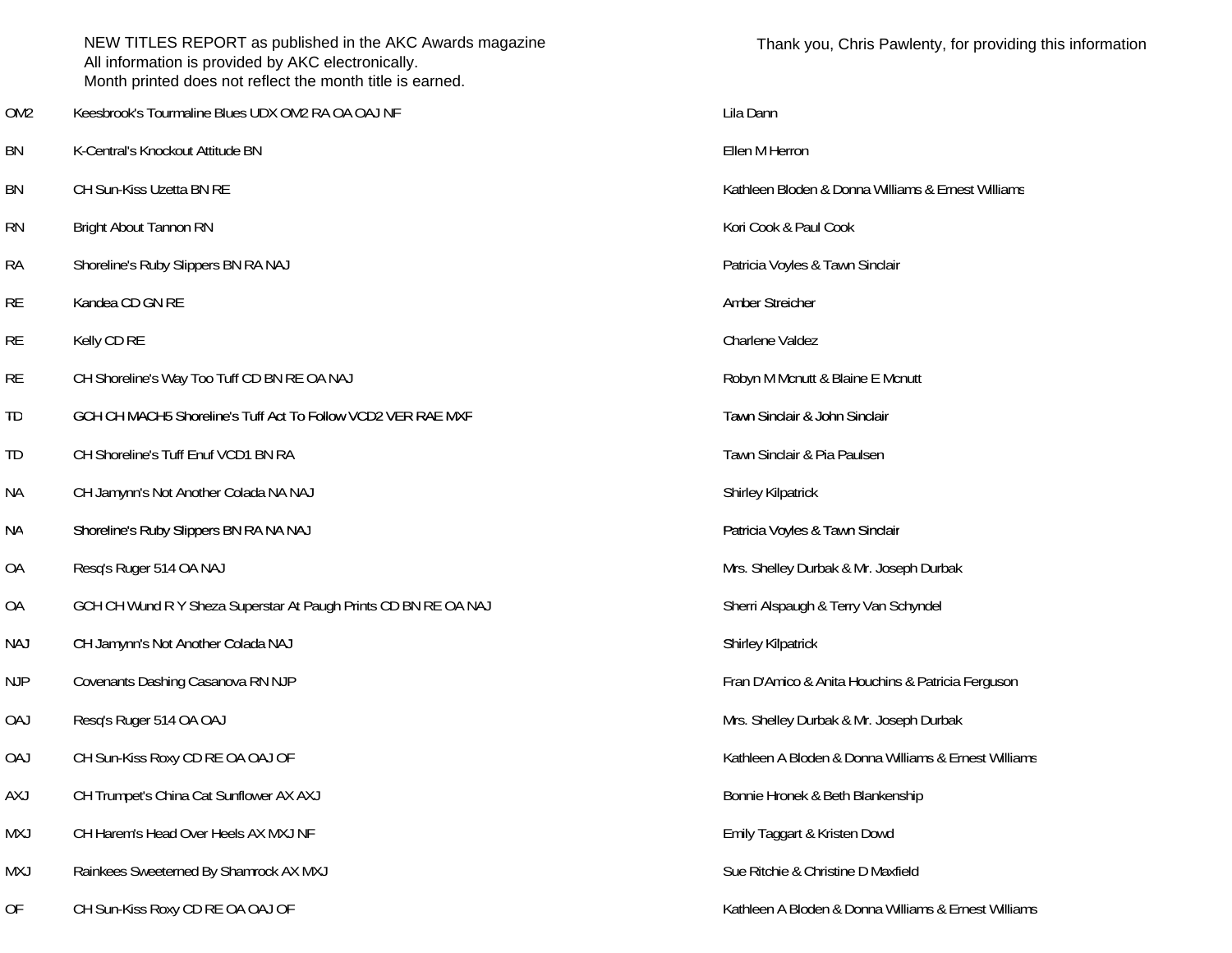|                   | NEW TITLES REPORT as published in the AKC Awards magazine<br>All information is provided by AKC electronically.<br>Month printed does not reflect the month title is earned. | Thank you, Chris Pawlenty, for providing this information           |
|-------------------|------------------------------------------------------------------------------------------------------------------------------------------------------------------------------|---------------------------------------------------------------------|
| MACH <sub>5</sub> | GCH CH MACH5 Shoreline's Tuff Act To Follow CDX VER RAE MXF                                                                                                                  | Tawn Sinclair & John Sinclair                                       |
| MACH7             | MACH7 Imagine Great Expectations CD RE NAP NJP MXF TQX                                                                                                                       | <b>Beth Godwin</b>                                                  |
|                   | 2012 from the April AKC Report                                                                                                                                               |                                                                     |
| <b>TITLE</b>      | <b>NAME</b>                                                                                                                                                                  | <b>OWNERS</b>                                                       |
| <b>CH</b>         | CH Jenndi's She Sezitall                                                                                                                                                     | Diane Wright                                                        |
| <b>CH</b>         | CH Jo-Lyn's Tarnished Angel                                                                                                                                                  | Janit L Johnson                                                     |
| <b>CH</b>         | CH K-Central's Sweet As Candy                                                                                                                                                | Paul M Smith & Sherri Ann Kovach                                    |
| <b>CH</b>         | CH Keenorth Cutty Sark                                                                                                                                                       | Elizabeth Fortino & Linda Moss                                      |
| <b>CH</b>         | CH Kinderdike's Dutch Hero                                                                                                                                                   | Cynthia Van Farowe & Sarah Kelly                                    |
| <b>CH</b>         | CH Kj's Billboard Chart Topper                                                                                                                                               | Miss Sarah Kokaska & Laura Kokaska & Kristen Dowd & Mr. Ben Sherwin |
| <b>CH</b>         | CH La Jon's Triple Sec                                                                                                                                                       | Linda Jones & Angie Luna                                            |
| <b>CH</b>         | CH Olefort Love Me Tender                                                                                                                                                    | Angela Curtis                                                       |
| <b>CH</b>         | CH Olefort Mistletoe                                                                                                                                                         | Donna Hobart & Angela Curtis                                        |
| <b>CH</b>         | CH Owenbriar's Incredible Journey                                                                                                                                            | Denise Arway                                                        |
| <b>CH</b>         | CH Summerwind's Orzo Con Amore                                                                                                                                               | Paula Winner Barnett & Jean Gauchat-Hargis & Joshua Hargis          |
| <b>CH</b>         | CH Tamarack Northern Misty Rose                                                                                                                                              | James Billman & Steve Freeman & Kathleen Billman                    |
| <b>CH</b>         | CH Trumpet's Time After Time                                                                                                                                                 | Debbie True & Beth Blankenship                                      |
| <b>CH</b>         | CH Vandys Ulf                                                                                                                                                                | Tracy King & Carole Henry                                           |
| <b>CH</b>         | CH Vista's Good Vibrations                                                                                                                                                   | Carolyn Donovan                                                     |
| <b>CH</b>         | CH Windrift's Dances To The Stars                                                                                                                                            | Mr. William (Bill) Lewis Wanner                                     |
| GCH               | GCH CH Ashbrook Mr Chairman                                                                                                                                                  | Linda Moss & Jeri Caldwell                                          |
| GCH               | <b>GCH CH Canyonfrost Coyote Dreams</b>                                                                                                                                      | J Prescott-Downing & D Downing                                      |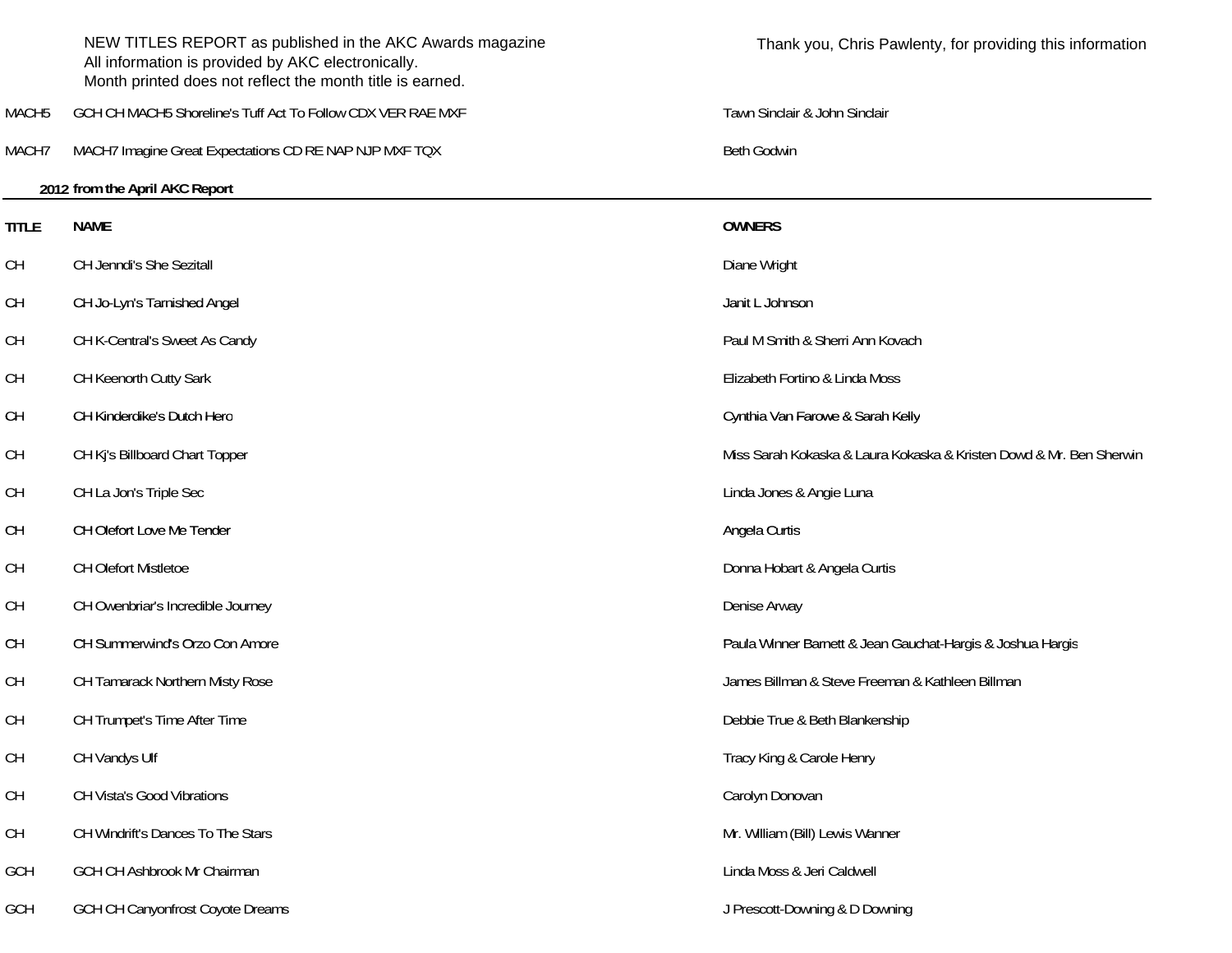|                 | NEW TITLES REPORT as published in the AKC Awards magazine<br>All information is provided by AKC electronically.<br>Month printed does not reflect the month title is earned. | Thank y           |
|-----------------|------------------------------------------------------------------------------------------------------------------------------------------------------------------------------|-------------------|
| GCH             | GCH CH Greykees Mckee The Mouse                                                                                                                                              | Bill Palmer & St  |
| GCH             | GCH CH Jen'Ndi's Foolish Games                                                                                                                                               | Jennifer McClur   |
| UDX6            | CH OTCH MACH2 Keepsake Giving Me Chills UDX6 OM7                                                                                                                             | Margaret Bissel   |
| OM <sub>8</sub> | CH OTCH MACH2 Keepsake Giving Me Chills UDX6 OM8                                                                                                                             | Margaret Bissel   |
| <b>RE</b>       | CH Covenants Wolf Kees Firestorm RE NAJ NF                                                                                                                                   | Jennifer Rother   |
| <b>RE</b>       | Wild Winds Blue Yonder CD RE NA NAJ NF                                                                                                                                       | Rachel McDoug     |
| <b>NA</b>       | Covenants Connect The Dots RN NA NAJ NF                                                                                                                                      | Patricia Fergus   |
| <b>NA</b>       | Covenants Dashing Casanova RN NA NJP                                                                                                                                         | Fran D'Amico &    |
| <b>NA</b>       | CH Jamynn's I'M Not An Outlaw NA                                                                                                                                             | Shirley Kilpatric |
| <b>NA</b>       | Ladyslipper's Top Hat And Tail NA NAJ                                                                                                                                        | Karen Sheahan     |
| <b>OA</b>       | Covenants Connect The Dots RN OA NAJ NF                                                                                                                                      | Patricia Fergus   |
| <b>OA</b>       | CH Jamynn's I'M Not An Outlaw OA NAJ                                                                                                                                         | Shirley Kilpatric |
| <b>OA</b>       | CH Shoreline's Tuff Enuf VCD1 BN RA OA                                                                                                                                       | Tawn Sinclair &   |
| <b>OA</b>       | CH Windrifs Right On The Money OA OAJ OF                                                                                                                                     | Joanne Reed &     |
| OAP             | CH MACH2 Afkee's Undercover Angel RN OAP NJP MXF TQX OFP                                                                                                                     | Lexie E Billman   |
| AX              | Trumpet's U Started It AX AXJ                                                                                                                                                | Harold Brizee &   |
| МX              | GCH CH Parrkees Perpetual Motion At Shoreline CD RAE MX MXJ OF                                                                                                               | Patricia Voyles   |
| <b>NAJ</b>      | Covenants Connect The Dots RN NAJ NF                                                                                                                                         | Patricia Fergus   |
| <b>NAJ</b>      | Covenants Dashing Casanova RN NA NAJ NJP                                                                                                                                     | Fran D'Amico &    |
| <b>NAJ</b>      | CH Jamynn's I'M Not An Outlaw NA NAJ                                                                                                                                         | Shirley Kilpatric |
| <b>NAJ</b>      | Ladyslipper's Top Hat And Tail NA NAJ                                                                                                                                        | Karen Sheahan     |
| <b>NJP</b>      | CH MACH2 Afkee's Undercover Angel RN NAP NJP MXF TQX NFP                                                                                                                     | Lexie E Billman   |

Jennifer McClure Margaret Bissell Margaret Bissell Jennifer Rother & Anita Houchins Rachel McDougall-Smith & Brandon J Smith Patricia Ferguson & Frances D'Amico Fran D'Amico & Anita Houchins & Patricia Ferguson Shirley Kilpatrick Karen Sheahan & Karen S Godfrey & G M Godfrey Patricia Ferguson & Frances D'Amico Shirley Kilpatrick Tawn Sinclair & Pia Paulsen Joanne Reed & Karen O'Neal Harold Brizee & Patti Brizee Patricia Voyles & Tawn Sinclair & Eileen A Parr Patricia Ferguson & Frances D'Amico Fran D'Amico & Anita Houchins & Patricia Ferguson Shirley Kilpatrick Karen Sheahan & Karen S Godfrey & G M Godfrey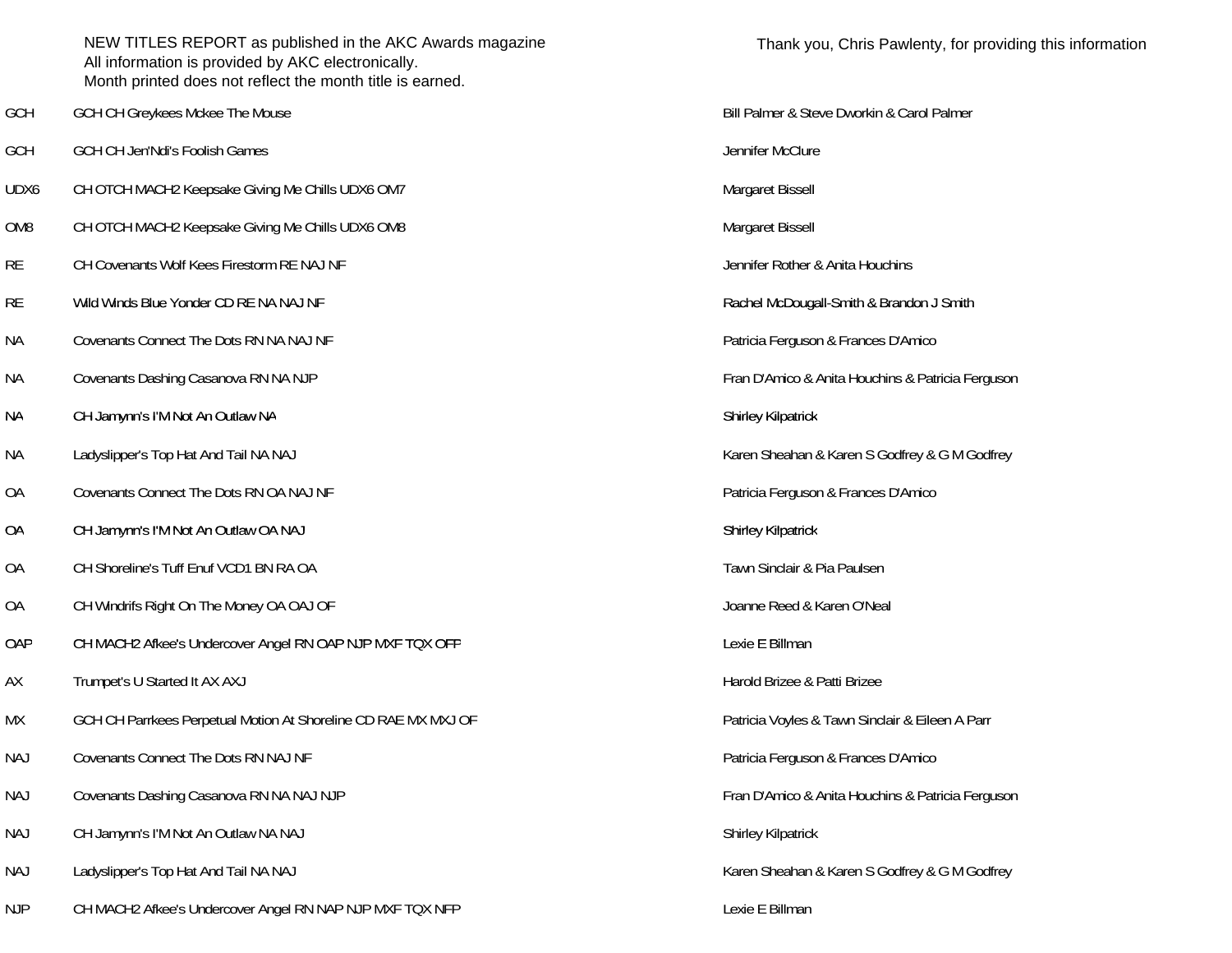|                  | NEW TITLES REPORT as published in the AKC Awards magazine<br>All information is provided by AKC electronically.<br>Month printed does not reflect the month title is earned. | Thank you, Chris Pawler              |
|------------------|------------------------------------------------------------------------------------------------------------------------------------------------------------------------------|--------------------------------------|
| <b>OAJ</b>       | CH Jamynn's I'M Not An Outlaw OA OAJ                                                                                                                                         | Shirley Kilpatrick                   |
| <b>OAJ</b>       | CH Shoreline's Tuff Enuf VCD1 BN RA OA OAJ                                                                                                                                   | Tawn Sinclair & Pia Paulsen          |
| <b>OJP</b>       | CH MACH2 Afkee's Undercover Angel RN OAP OJP MXF TQX OFP                                                                                                                     | Lexie E Billman                      |
| <b>NF</b>        | Covenants Connect The Dots RN NAJ NF                                                                                                                                         | Patricia Ferguson & Frances D'Amio   |
| <b>NF</b>        | Rainkees Sweeterned By Shamrock AX MXJ NF                                                                                                                                    | Sue Ritchie & Christine D Maxfield   |
| <b>OFP</b>       | CH MACH2 Afkee's Undercover Angel RN NAP NJP MXF TQX OFP                                                                                                                     | Lexie E Billman                      |
| XF               | GCH CH Parrkees Perpetual Motion At Shoreline CD RAE MX MXJ XF                                                                                                               | Patricia Voyles & Tawn Sinclair & E  |
| T <sub>2</sub> B | GCH CH MACH5 Shoreline's Tuff Act To Follow VCD2 VER RAE MXF T2B                                                                                                             | Tawn Sinclair & John Sinclair        |
|                  | 2012 from the May AKC Report                                                                                                                                                 |                                      |
| <b>TITLE</b>     | <b>NAME</b>                                                                                                                                                                  | <b>OWNERS</b>                        |
| <b>CH</b>        | CH B Mi Just Jinger June                                                                                                                                                     | Irene Munson & Betty Munson          |
| <b>CH</b>        | CH Bonnyvales Simply Amazing                                                                                                                                                 | Darlene Bosch & Donna Smith          |
| <b>CH</b>        | CH Darkenwald Join The Chase                                                                                                                                                 | Kellie Siekierski & Suzette Lefebvre |
| <b>CH</b>        | CH Masada's Zenyatta Spinnakees                                                                                                                                              | Mrs. Elizabeth Annie Stover          |
| <b>CH</b>        | CH Moonshadow's Plum Perfect V Ruttkay                                                                                                                                       | L Mae Evans                          |
| <b>CH</b>        | CH Sherwood's Lasting Impression                                                                                                                                             | Phyllis Noonan                       |
| <b>CH</b>        | CH Sweetkees Gemstone V Ruttkay                                                                                                                                              | L Mae Evans                          |
| <b>CH</b>        | CH Wund-R Y's Our Little Secret                                                                                                                                              | Linda Jarrett & Terry Van Schyndel   |
| GCH              | GCH CH Kealoha's Eye Of The Storm                                                                                                                                            | Laura L Lenci & Shannon L Kelly      |
| GCH              | <b>GCH CH Keesrich Wizard</b>                                                                                                                                                | <b>Gail Riches</b>                   |
| GCH              | GCH CH Kj's Purrsonal Opinion                                                                                                                                                | Traci Wasser                         |
| GCH              | GCH CH Trumpet's Wind It Up                                                                                                                                                  | Beth Blankenship                     |

ia Ferguson & Frances D'Amico

tia Voyles & Tawn Sinclair & Eileen A Parr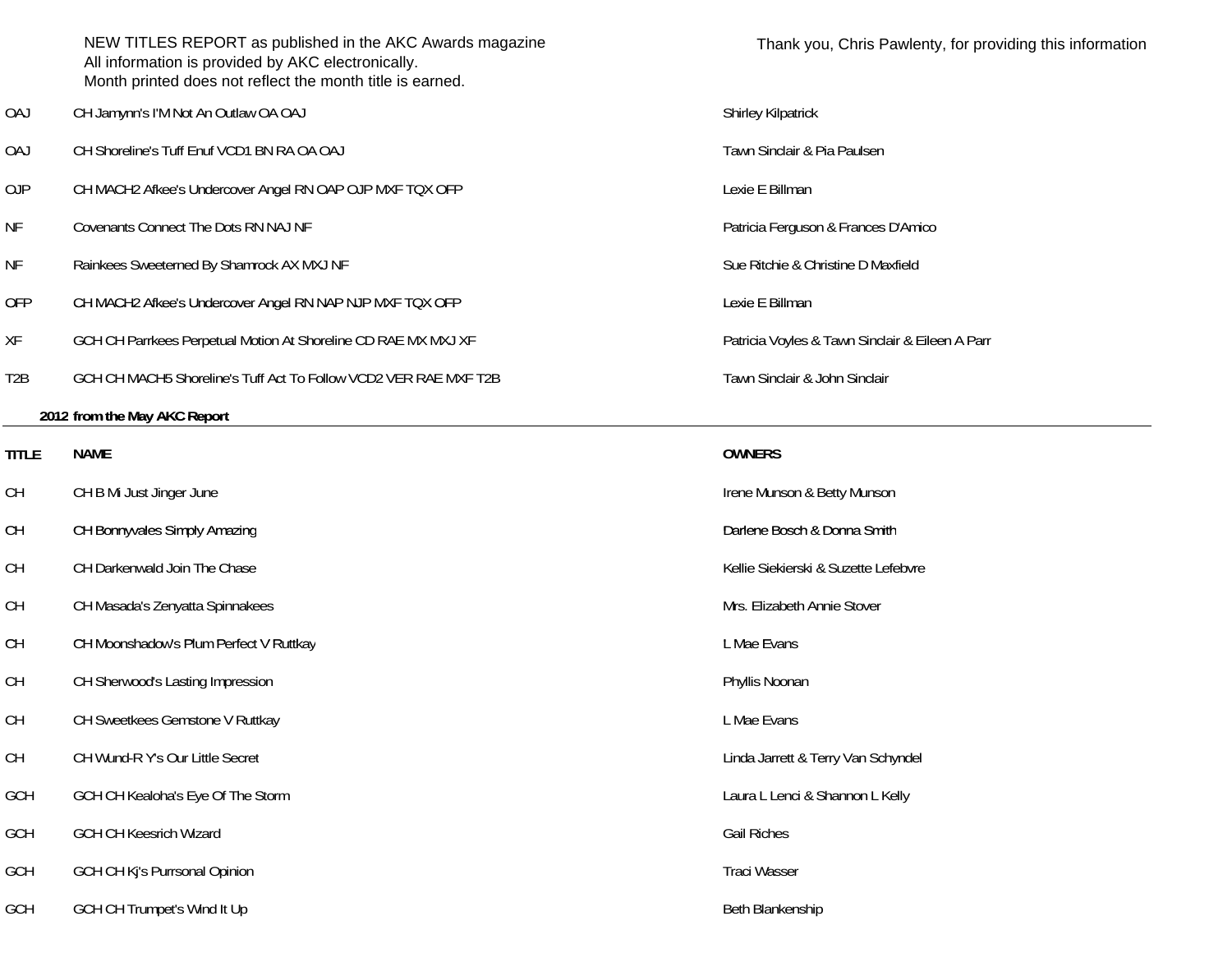|                   | NEW TITLES REPORT as published in the AKC Awards magazine<br>All information is provided by AKC electronically.<br>Month printed does not reflect the month title is earned. | Thank y                  |
|-------------------|------------------------------------------------------------------------------------------------------------------------------------------------------------------------------|--------------------------|
| CD                | CH Daimler Wynwood Rhythm N Blues CD BN RE                                                                                                                                   | Lois Albright            |
| BN                | CH B Mi Jaunty Jinnee BN                                                                                                                                                     | Irene Munson &           |
| <b>BN</b>         | Keestonekees New Sierra Mist CD BN RAE                                                                                                                                       | Gary Johnson &           |
| <b>RAE</b>        | CH Daimler's Moonlight Magic CDX RAE AX AXJ OAP NJP OF                                                                                                                       | Lois Albright            |
| <b>NAP</b>        | CH Astarz Gold Digger RN OA OAJ NAP NJP                                                                                                                                      | Patty Helmig             |
| AX                | CH Jamynn's I'M Not An Outlaw AX OAJ                                                                                                                                         | Shirley Kilpatric        |
| AX                | Resq's Ruger 514 AX OAJ                                                                                                                                                      | Mrs. Shelley Du          |
| AXP               | CH MACH2 Afkee's Undercover Angel RN AXP OJP MXF TQX XFP                                                                                                                     | Lexie E Billman          |
| AXP               | Daimler's Gizmos 'N Gadgets BN RA MX MXJ AXP AJP OF                                                                                                                          | Lynne Andersor           |
| МX                | CH Harem's Head Over Heels MX MXJ NF                                                                                                                                         | Emily Taggart &          |
| <b>NJP</b>        | CH Astarz Gold Digger RN OA OAJ NAP NJP                                                                                                                                      | Patty Helmig             |
| <b>NJP</b>        | Covenant CD RAE NAP NJP                                                                                                                                                      | Norma Gaddy &            |
| <b>OAJ</b>        | CH Jamynn's Not Another Colada CD NA OAJ                                                                                                                                     | Shirley Kilpatric        |
| <b>AXJ</b>        | CH Amjukees Regal Discovery OA AXJ NF                                                                                                                                        | Roseann Vorce            |
| <b>AXJ</b>        | CH Jamynn's I'M Not An Outlaw AX AXJ                                                                                                                                         | Shirley Kilpatric        |
| <b>AXJ</b>        | Resg's Ruger 514 AX AXJ                                                                                                                                                      | Mrs. Shelley Du          |
| <b>AJP</b>        | CH MACH2 Afkee's Undercover Angel RN AXP AJP MXF TQX XFP                                                                                                                     | Lexie E Billman          |
| <b>MXJ</b>        | CH Nightwind Mighty Mac AX MXJ NAP NJP                                                                                                                                       | Michael J Coate          |
| NF                | Duncan NF                                                                                                                                                                    | Jessica Hought           |
| <b>XFP</b>        | CH MACH2 Afkee's Undercover Angel RN AXP OJP MXF TQX XFP                                                                                                                     | Lexie E Billman          |
| <b>MACH</b>       | CH MACH Traleigh Kj Elektralyte CD RN OF                                                                                                                                     | Emily Taggart &          |
| MACH <sub>2</sub> | CH MACH2 Paradise Kees' Alotta Colada UD                                                                                                                                     | <b>Shirley Kilpatric</b> |

Irene Munson & Betty Munson Gary Johnson & Sandra K Johnson Shirley Kilpatrick Mrs. Shelley Durbak & Mr. Joseph Durbak Lexie E Billman Lynne Anderson Emily Taggart & Kristen Dowd Norma Gaddy & Michael Gaddy Shirley Kilpatrick Roseann Vorce Shirley Kilpatrick Mrs. Shelley Durbak & Mr. Joseph Durbak Michael J Coates Jr. Jessica Houghton & Francis Kelly Emily Taggart & Kristen Dowd

Shirley Kilpatrick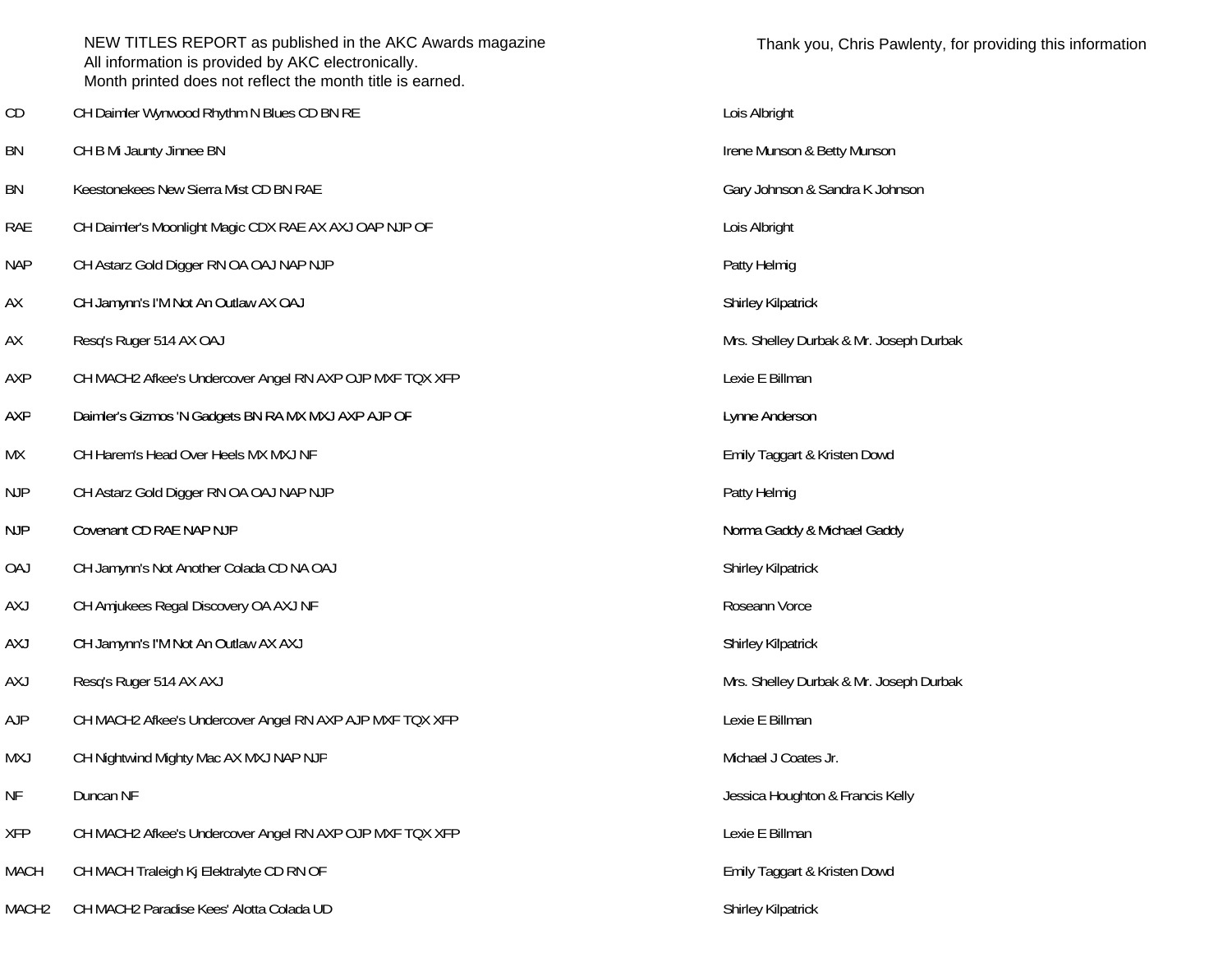NEW TITLES REPORT as published in the AKC Awards magazine All information is provided by AKC electronically. Month printed does not reflect the month title is earned.

### **2012 from the June AKC Report**

**TITLE**

CH

CH

CH

CH

GCH

**GCH** 

| <b>TITLE</b> | <b>NAME</b>                                            | <b>OWNERS</b>                                                         |
|--------------|--------------------------------------------------------|-----------------------------------------------------------------------|
| CН           | CH Baronwood's Harley                                  | Mr. John D Sawicki                                                    |
| CН           | CH Cornerstone's Justified                             | Brian Miyamoto & Jean Leiker & Carol Miyamoto                         |
| CН           | CH Cornerstones Whirlwind Jubilant Song                | Julie Jacob & Jean Leiker                                             |
| CН           | CH Jo-Lyn's Jealous Heart                              | Janit L Johnson                                                       |
| CН           | CH Keesbrook Windrift At Kealoha                       | Laura L Lenci & Brenda S Brookes                                      |
| CН           | CH Kemont's Foolish Pleasure                           | Jan Corrington                                                        |
| CН           | CH Parrkees ' N Shorline Practical Joker               | Sharon L Pierce & Eileen A Parr                                       |
| CН           | CH Sweetkees Indigo Ruttkay                            | Tammy M Sweet & Vernon E Sweet & Leslie Collins                       |
| CН           | CH Thistledown Chautauqua Lace                         | Gary F Johnson & Irene T Maxwell & Sandra K Johnson                   |
| CН           | CH Windrift's Discover Panache                         | Brenda Waite                                                          |
| CН           | CH Windrift's Negotiating The Tango                    | Mrs. Carol Melissa Kommerstad-Reiche & Mr. Lawrence Edward Reiche Jr. |
| CН           | CH Wintu's Pulitzer Surprise                           | Mrs. Sandra J Lambright & Mr. Stephen J Lambright                     |
| GCH          | GCH CH Darkenwald Chase Away Th' Blues                 | Ruthann Seibert & Suzette Lefebvre                                    |
| GCH          | GCH CH Kemont's Ransom Masker Of Ceremonies            | Jan Corrington                                                        |
| GCH          | GCH CH Misty at Smokee Ridge                           | Cathy E Sicard & Ed Sicard                                            |
| GCH          | GCH CH Traleigh's Stand And Deliver                    | <b>Traci Wasser</b>                                                   |
| СD           | Baronwood's Keystone Kop CD                            | Gene Anne Nichols & Donna Smith                                       |
| CD           | Daimler's Gizmos 'N Gadgets CD BN RA MX MXJ AXP AJP OF | Lynne Anderson                                                        |
| СD           | Sweetkees Alizarin Ruttkay CD                          | Jacqueline M Jenko                                                    |
| CD           | Vandys Quick Silver CD RE NA OAJ                       | E Constance Miller                                                    |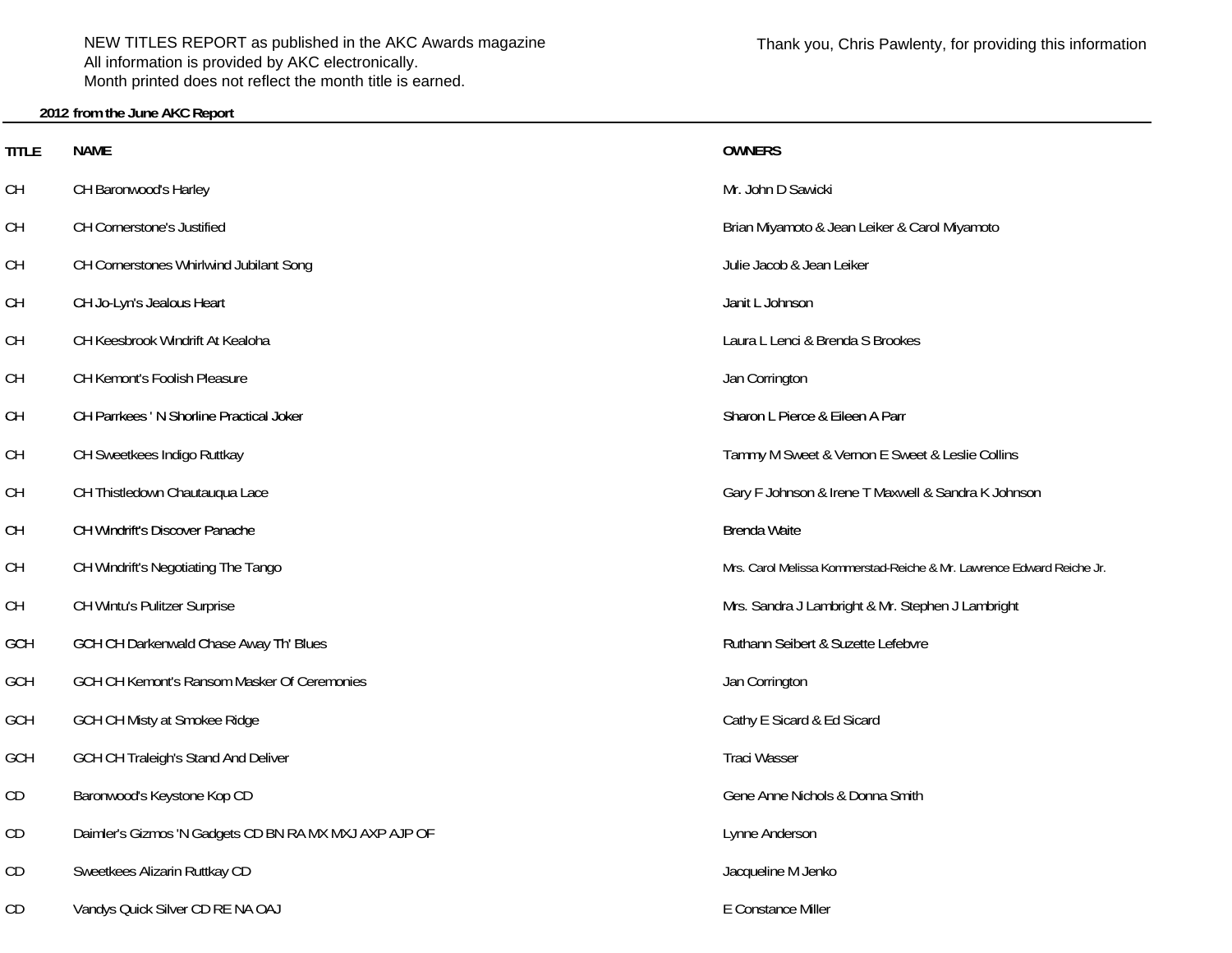|                 | NEW TITLES REPORT as published in the AKC Awards magazine<br>All information is provided by AKC electronically.<br>Month printed does not reflect the month title is earned. | Thank you, Chris Pawlenty, for provid              |
|-----------------|------------------------------------------------------------------------------------------------------------------------------------------------------------------------------|----------------------------------------------------|
| <b>CDX</b>      | CH Trumpet's Too Darn Hot CDX BN                                                                                                                                             | Bonnie Davis & Beth Blankenship                    |
| OM1             | CH Keepsake Ice On Fire UD OM1 MX MXJ OF                                                                                                                                     | Margaret Bissell                                   |
| OM <sub>9</sub> | CH OTCH MACH2 Keepsake Giving Me Chills UDX6 OM9                                                                                                                             | Margaret Bissell                                   |
| BN              | Foxfair Audacious BN RE OA OAJ                                                                                                                                               | Deborah A Lynch & Jeanne Buente                    |
| BN              | Jo-Lyn's Pumpkin Pride BN RN                                                                                                                                                 | Annette Robek & Janit L Johnson                    |
| GO              | Vandys Titania CD GO RE OA OAJ                                                                                                                                               | Barbara Eng & Carole Henry                         |
| <b>RN</b>       | Smoke Over Green Mountain CD BN RN                                                                                                                                           | Ms. Julie Ann Green Beckel & Mr. Bill Floyd Beckel |
| <b>RE</b>       | Shoreline's Ruby Slippers BN RE NA NAJ                                                                                                                                       | Patricia Voyles & Tawn Sinclair                    |
| <b>RE</b>       | Vandys Quick Silver CD RE NA OAJ                                                                                                                                             | E Constance Miller                                 |
| <b>RAE</b>      | Covenants Jeweled Sierra RAE AX MXJ NF                                                                                                                                       | Karen Roberts & Anita Houchins                     |
| <b>NA</b>       | Adonai's Star Attraction NA                                                                                                                                                  | Craig Josling & Judith Hintzman                    |
| <b>NA</b>       | Duncan NA NAJ NF                                                                                                                                                             | Jessica Houghton & Francis Kelly                   |
| <b>NA</b>       | Harrison's Sparkling Kola (Kola") NA"                                                                                                                                        | Mardi Harrison                                     |
| <b>NAP</b>      | CH Kj's Oh I Wund-R-Y CD RA MX MXJ NAP NJP NF THD                                                                                                                            | Emily Taggart & Grace Stewart                      |
| <b>NAP</b>      | CH Wyndjamr's Barefoot Contessa NAP                                                                                                                                          | Robin Skinner & Lynne Anderson                     |
| <b>OA</b>       | Covenants Dashing Casanova RN OA OAJ NJP NF                                                                                                                                  | Fran D'Amico & Patricia Ferguson & Anita Houchins  |
| 0A              | Flowerkees Sweet Alyssum Geluk BN RA OA NAJ                                                                                                                                  | M Frances Boyle & Nancy H Aldrich                  |
| OA              | Ladyslipper's Top Hat And Tail OA NAJ                                                                                                                                        | Karen Sheahan & Karen S Godfrey & G M Godfrey      |
| <b>OA</b>       | Vandys Quick Silver CD RE OA OAJ                                                                                                                                             | E Constance Miller                                 |
| OAP             | CH Astarz Gold Digger RN OA OAJ OAP OJP                                                                                                                                      | Patty Helmig                                       |
| AXP             | MACH3 Jo-Lyn's Summer Mist CDX AXP NJP XF                                                                                                                                    | Kay Vonnahme & Janit L Johnson                     |
| МX              | B Mi Glamour Gal O' Mine RE MX MXJ OAP AJP NF                                                                                                                                | Patricia Dunham                                    |

| Bonnie Davis & Beth Blankenship                    |
|----------------------------------------------------|
| Margaret Bissell                                   |
| Margaret Bissell                                   |
| Deborah A Lynch & Jeanne Buente                    |
| Annette Robek & Janit L Johnson                    |
| Barbara Eng & Carole Henry                         |
| Ms. Julie Ann Green Beckel & Mr. Bill Floyd Beckel |
| Patricia Voyles & Tawn Sinclair                    |
| E Constance Miller                                 |
| Karen Roberts & Anita Houchins                     |
| Craig Josling & Judith Hintzman                    |
| Jessica Houghton & Francis Kelly                   |
| Mardi Harrison                                     |
| Emily Taggart & Grace Stewart                      |
| Robin Skinner & Lynne Anderson                     |
| Fran D'Amico & Patricia Ferguson & Anita Houchins  |
| M Frances Boyle & Nancy H Aldrich                  |
| Karen Sheahan & Karen S Godfrey & G M Godfrey      |
| E Constance Miller                                 |
| Patty Helmig                                       |
| Kay Vonnahme & Janit L Johnson                     |
| Patricia Dunham                                    |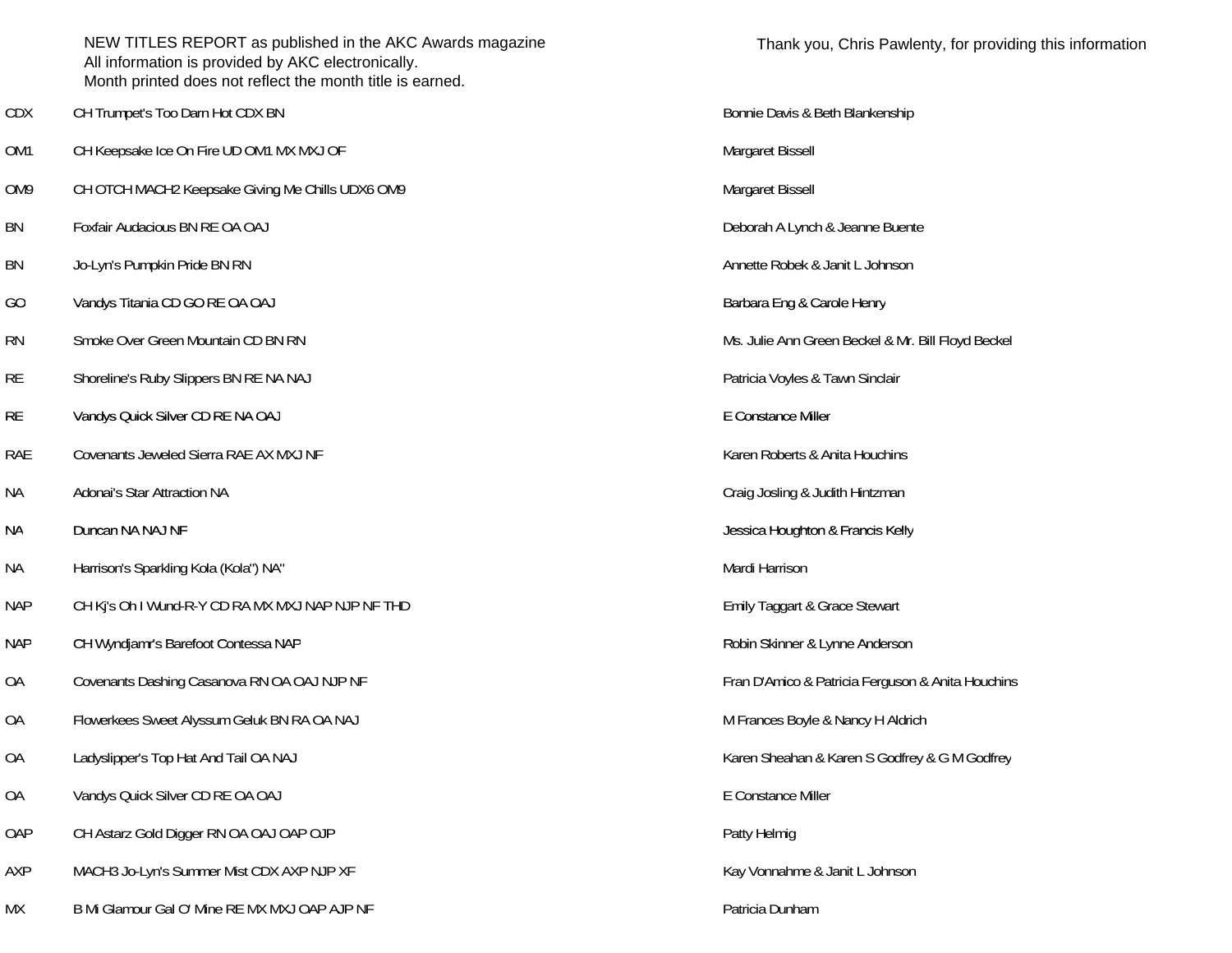|            | NEW TITLES REPORT as published in the AKC Awards magazine<br>All information is provided by AKC electronically.<br>Month printed does not reflect the month title is earned. | Thank you, Chris Pawlenty, for providing this information |
|------------|------------------------------------------------------------------------------------------------------------------------------------------------------------------------------|-----------------------------------------------------------|
| <b>NAJ</b> | Duncan NAJ NF                                                                                                                                                                | Jessica Houghton & Francis Kelly                          |
| <b>NJP</b> | CH Kemont's Double Park RN OA OAJ NJP OF                                                                                                                                     | Sandra I Lambright & Stephanie Pullen                     |
| <b>NJP</b> | CH Ki's Oh I Wund-R-Y CD RA MX MXJ NAP NJP NF THD                                                                                                                            | Emily Taggart & Grace Stewart                             |
| <b>NJP</b> | CH Whirlaway's Avant-Garde NAP NJP                                                                                                                                           | <b>Bonnie Hronek</b>                                      |
| <b>NJP</b> | Wild Winds Blue Yonder CD RE NA NAJ NJP NF                                                                                                                                   | Rachel McDougall-Smith & Brandon J Smith                  |
| <b>OAJ</b> | Covenants Connect The Dots RN OA OAJ NF                                                                                                                                      | Patricia Ferguson & Frances D'Amico                       |
| <b>OAJ</b> | Covenants Dashing Casanova RN NA OAJ NJP NF                                                                                                                                  | Fran D'Amico & Patricia Ferguson & Anita Houchins         |
| <b>OAJ</b> | Flowerkees Sweet Alyssum Geluk BN RA OA OAJ                                                                                                                                  | M Frances Boyle & Nancy H Aldrich                         |
| <b>OAJ</b> | Kana's Peaches N Cream CD RE NA OAJ                                                                                                                                          | Mrs. Mary J Novicki                                       |
| <b>OAJ</b> | CH La Jon's Litterbug NA OAJ                                                                                                                                                 | Lorna Harper & Linda Jones                                |
| <b>OAJ</b> | CH Shoreline's Way Too Tuff CD BN RE OA OAJ                                                                                                                                  | Robyn M Mcnutt & Blaine E Mcnutt                          |
| OJP        | CH Astarz Gold Digger RN OA OAJ NAP OJP                                                                                                                                      | Patty Helmig                                              |
| 0JP        | MACH3 Jo-Lyn's Summer Mist CDX AXP OJP XF                                                                                                                                    | Kay Vonnahme & Janit L Johnson                            |
| AXJ        | CH Windrift's Samba AX AXJ OF                                                                                                                                                | Karen O'Neil & Joanne Reed                                |
| <b>LXM</b> | CH Jamynn's Onetoomany Coladas CDX AX MXJ                                                                                                                                    | <b>Shirley Kilpatrick</b>                                 |
| MXJ        | CH Keepsake Firestarter VCD2 UD RE MXJ OF                                                                                                                                    | Jean Munger                                               |
| <b>NF</b>  | Covenants Dashing Casanova RN NA NAJ NJP NF                                                                                                                                  | Fran D'Amico & Patricia Ferguson & Anita Houchins         |
| <b>NF</b>  | CH Shoreline's Tuff Enuf VCD1 BN RA OA OAJ NF                                                                                                                                | Tawn Sinclair & Pia Paulsen                               |
| XF         | CH Daimler's Moonlight Magic CDX RAE AX AXJ OAP NJP XF                                                                                                                       | Lois Albright                                             |
|            | 2012 from the July AKC Report                                                                                                                                                |                                                           |
| Title      | Name                                                                                                                                                                         | Owner                                                     |
| CH         | CH Adonai's Fireproof                                                                                                                                                        | Melinda Hughes                                            |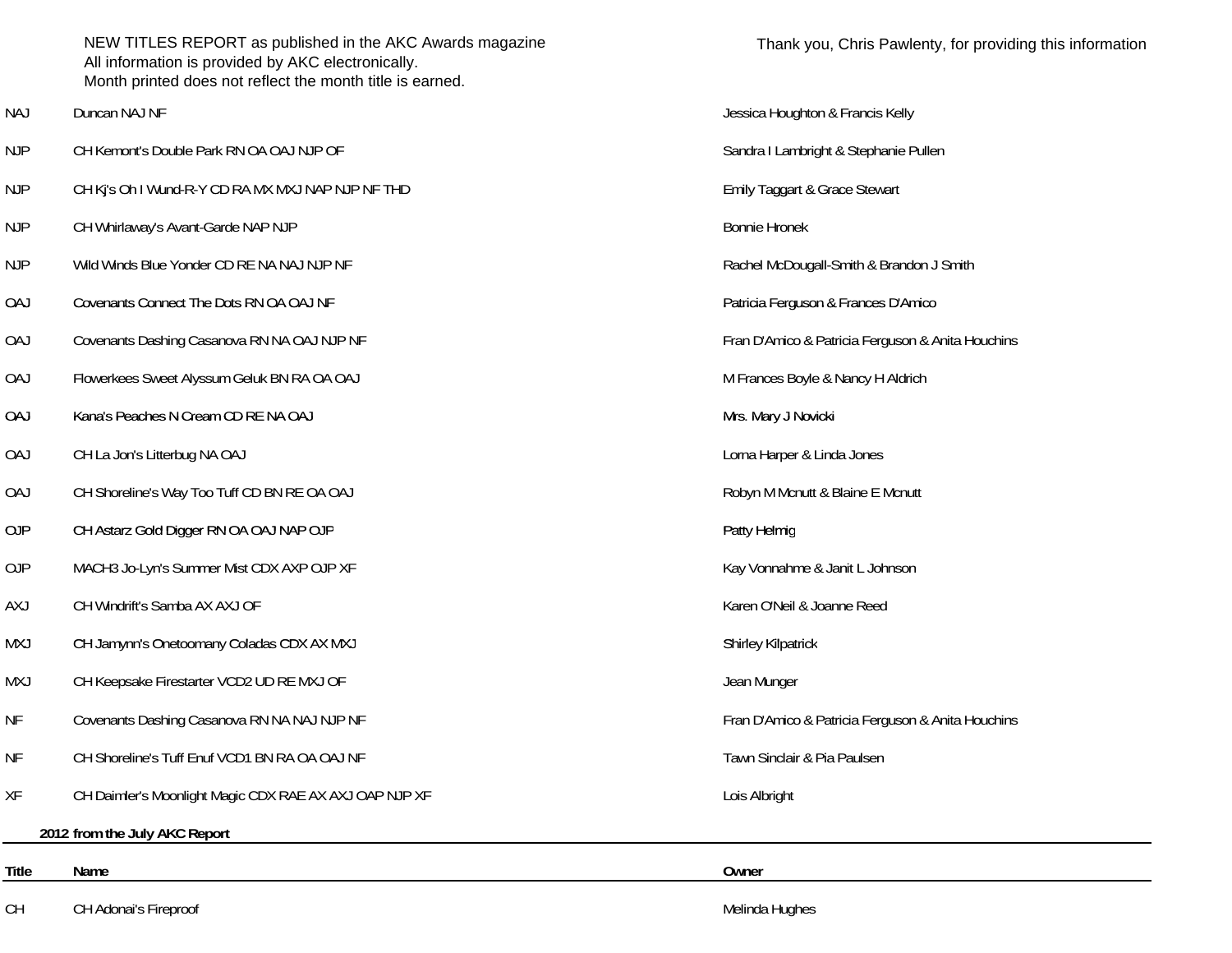|            | NEW TITLES REPORT as published in the AKC Awards magazine<br>All information is provided by AKC electronically.<br>Month printed does not reflect the month title is earned. | Thank y              |
|------------|------------------------------------------------------------------------------------------------------------------------------------------------------------------------------|----------------------|
| <b>CH</b>  | <b>CH Arklows Silver Chances</b>                                                                                                                                             | Kathy Easter &       |
| <b>CH</b>  | CH B Mi Lady Levina                                                                                                                                                          | Irene Munson &       |
| <b>CH</b>  | CH Ikon's Bugatti Impressum                                                                                                                                                  | Kathi Fleischer      |
| <b>CH</b>  | CH Kimar's Do It Again                                                                                                                                                       | Kimberly Walla       |
| <b>CH</b>  | CH Whirlaway's Flying Turns                                                                                                                                                  | <b>Bonnie Hronek</b> |
| <b>CH</b>  | CH Windrift's Outback Betty                                                                                                                                                  | Debra Kay Boy        |
| GCH        | GCH CH Cambrys Do You Mind If I Smoke?                                                                                                                                       | Camille M Bray       |
| CD         | Bright About Tannon CD RN                                                                                                                                                    | Kori Cook & Pa       |
| CD         | CH Ruttkay Yukon Jack CD                                                                                                                                                     | Kathryn Shiple       |
| UD         | CH Keepsake Hurricane Bizy UD                                                                                                                                                | Gene Anne Nic        |
| <b>UDX</b> | CH Keesbrook's Opal Essence UDX OM1                                                                                                                                          | Marion Crain         |
| UDX7       | CH OTCH MACH2 Keepsake Giving Me Chills UDX7 OM9                                                                                                                             | Margaret Bisse       |
| OM1        | CH Keesbrook's Opal Essence UD OM1                                                                                                                                           | Marion Crain         |
| BN         | Owenbriar's Rockin' Robin BN RA OAJ NF                                                                                                                                       | Leslie A Meyn        |
| <b>RN</b>  | CH Cinderlad Barefoot In The Park RN OAJ NF                                                                                                                                  | Leslie Meyn &        |
| <b>RN</b>  | CH Glimlach's Gitan RN                                                                                                                                                       | Joanne Slaney        |
| <b>RN</b>  | Kemont's Tip Me Over RN OA AXJ NF                                                                                                                                            | Jan Corrington       |
| <b>RN</b>  | CH Shoreline's Ready T'Winsome RN MX MXJ NF                                                                                                                                  | Kristine M Arno      |
| <b>RN</b>  | Sweetkees Alizarin Ruttkay CD RN                                                                                                                                             | Jacqueline M J       |
| <b>RA</b>  | GCH CH Kan Du's Peppermints CD BN RA                                                                                                                                         | Barbara Brown        |
| <b>RA</b>  | Neela CD RA NA NAJ MXP MJP OFP                                                                                                                                               | <b>Allison Nagel</b> |
| RF         | CH Shoreline's Tuff Enuf VCD1 RN RE OA OA LNE                                                                                                                                | Tawn Sinclair &      |

Thank you, Chris Pawlenty, for providing this information Kathy Easter & Patrick Easter Irene Munson & Betty Munson Kathi Fleischer Kimberly Wallace-Schall & Mark Schall Debra Kay Boyce Camille M Bray Kori Cook & Paul Cook Kathryn Shipley & L Mae Evans Gene Anne Nichols Margaret Bissell Leslie A Meyn Leslie Meyn & Patricia Tocalis Joanne Slaney Jan Corrington Kristine M Arnds & Tawn Sinclair Jacqueline M Jenko

Tawn Sinclair & Pia Paulsen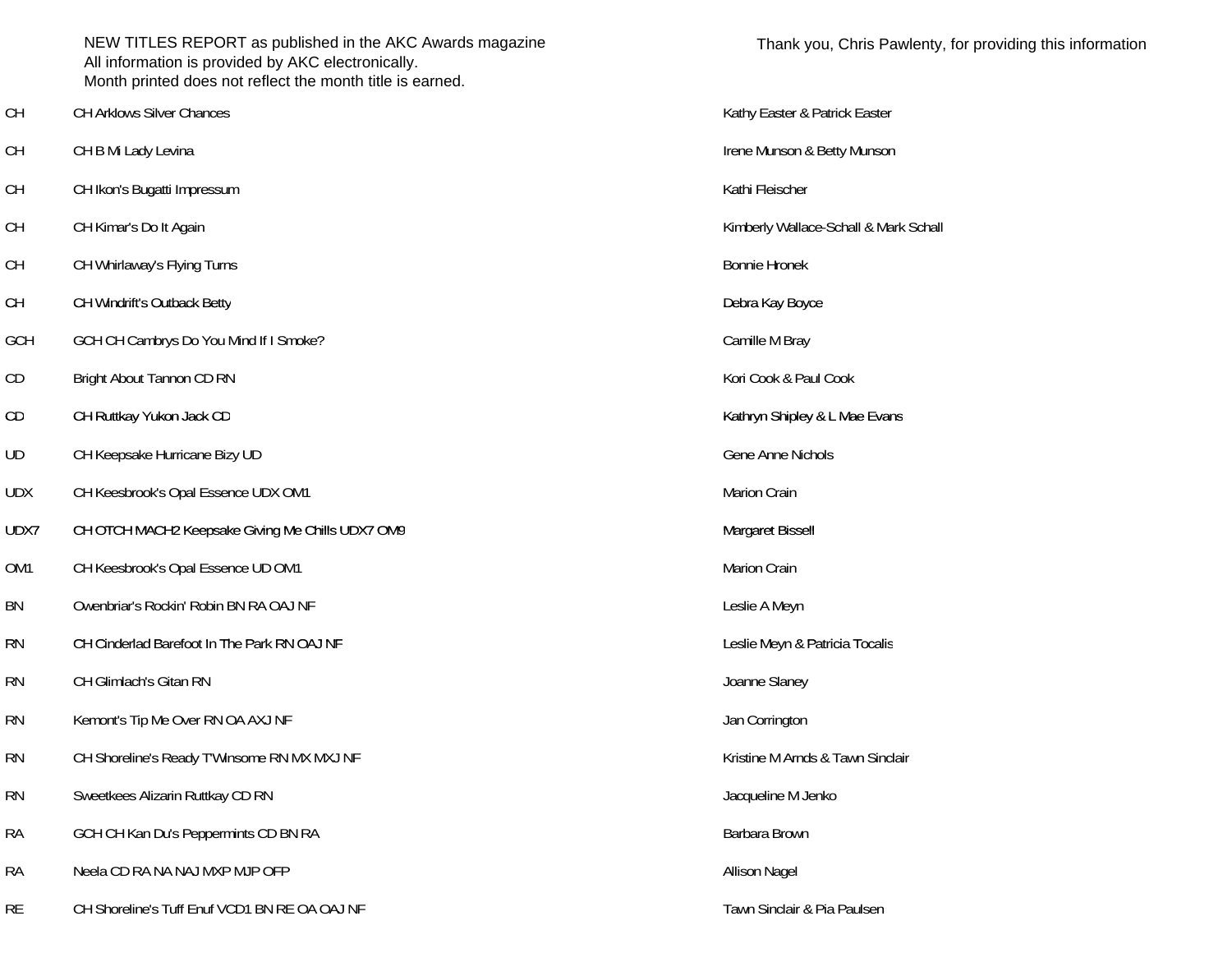|            | NEW TITLES REPORT as published in the AKC Awards magazine<br>All information is provided by AKC electronically.<br>Month printed does not reflect the month title is earned. | Thank you, Chris Pawle             |
|------------|------------------------------------------------------------------------------------------------------------------------------------------------------------------------------|------------------------------------|
| <b>NA</b>  | Allante's Limited Edition CDX RA NA OAJ                                                                                                                                      | Lisa L Mueller & Richard L Mueller |
| <b>NA</b>  | Darkenwald Elrond NA                                                                                                                                                         | Gwen Wilson                        |
| <b>NA</b>  | Wyndjamr's Reflections Of A Blue Moon CDX RE NA                                                                                                                              | <b>Stacy Dickinson</b>             |
| <b>NAP</b> | CH Kemont's Double Park RN OA OAJ NAP NJP OF                                                                                                                                 | Sandra I Lambright & Stephanie Pu  |
| <b>OA</b>  | Adonai's Star Attraction OA                                                                                                                                                  | Craig Josling & Judith Hintzman    |
| <b>OA</b>  | Harrison's Sparkling Kola (Kola") OA"                                                                                                                                        | Mardi Harrison                     |
| <b>OA</b>  | CH Jamynn's Not Another Colada CD OA OAJ                                                                                                                                     | <b>Shirley Kilpatrick</b>          |
| <b>OA</b>  | Kana's Peaches N Cream CD RE OA OAJ                                                                                                                                          | Mrs. Mary J Novicki                |
| <b>OA</b>  | Shoreline's Ruby Slippers BN RE OA OAJ                                                                                                                                       | Patricia Voyles & Tawn Sinclair    |
| OAP        | MACH7 Imagine Great Expectations CD RE OAP OJP MXF TQX                                                                                                                       | <b>Beth Godwin</b>                 |
| OAP        | CH Kj's Oh I Wund-R-Y CD RA MX MXJ OAP NJP NF THD                                                                                                                            | Emily Taggart & Grace Stewart      |
| AX         | Covenants Dashing Casanova RN AX OAJ NJP NF                                                                                                                                  | Fran D'Amico & Patricia Ferguson   |
| AX         | CH Foxfair Impetuous BN RE AX OAJ                                                                                                                                            | Deborah A Lynch & Jeanne Buente    |
| AXP        | MACH7 Imagine Great Expectations CD RE AXP AJP MXF TQX NFP                                                                                                                   | <b>Beth Godwin</b>                 |
| МX         | Rainkees Sweeterned By Shamrock MX MXJ NF                                                                                                                                    | Sue Ritchie & Christine D Maxfield |
| <b>NAJ</b> | Adonai's Star Attraction OA NAJ                                                                                                                                              | Craig Josling & Judith Hintzman    |
| NAJ        | Darkenwald Elrond NA NAJ NF                                                                                                                                                  | Gwen Wilson                        |
| <b>NAJ</b> | CH Keesbrook Kealoha Miss B'Gottn NAJ                                                                                                                                        | Laura L Lenci & Brenda Brookes     |
| <b>NJP</b> | Loki NJP                                                                                                                                                                     | Diane C. Jothen                    |
| <b>NJP</b> | Sylvan Hot 'N Spicy MX MXJ NJP MXF                                                                                                                                           | Phillip Hunt & Loretta Hunt        |
| <b>OAJ</b> | Allante's Limited Edition CDX RA NA OAJ                                                                                                                                      | Lisa L Mueller & Richard L Mueller |
| 0AJ        | Enreveyar Carmen RN OA OAJ OF                                                                                                                                                | Janice Moran                       |

Sandra I Lambright & Stephanie Pullen

Fran D'Amico & Patricia Ferguson & Anita Houchins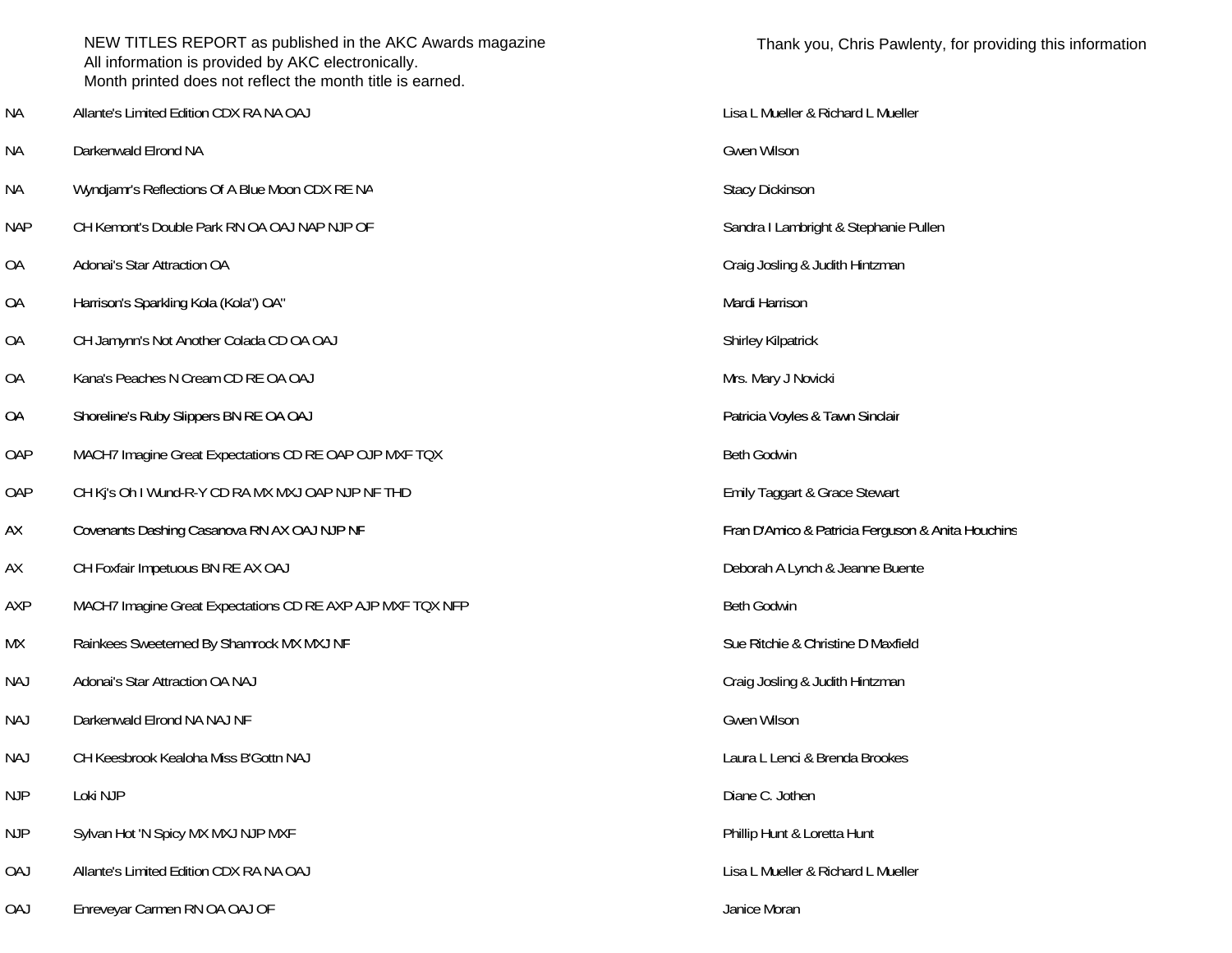|                   | NEW TITLES REPORT as published in the AKC Awards magazine<br>All information is provided by AKC electronically.<br>Month printed does not reflect the month title is earned. | Thank you, Chris Pawlenty, for providing this information |
|-------------------|------------------------------------------------------------------------------------------------------------------------------------------------------------------------------|-----------------------------------------------------------|
| <b>OAJ</b>        | Ladyslipper's Top Hat And Tail OA OAJ                                                                                                                                        | Karen Sheahan & Karen S Godfrey & G M Godfrey             |
| <b>OAJ</b>        | Shoreline's Ruby Slippers BN RE NA OAJ                                                                                                                                       | Patricia Voyles & Tawn Sinclair                           |
| 0AJ               | GCH CH Wund R Y Sheza Superstar At Paugh Prints CD BN RE OA OAJ                                                                                                              | Sherri Alspaugh & Terry Van Schyndel                      |
| 0JP               | MACH7 Imagine Great Expectations CD RE OAP OJP MXF TQX                                                                                                                       | <b>Beth Godwin</b>                                        |
| <b>AXJ</b>        | CH Odyssey's Angel Incognito CD RE OA AXJ OF                                                                                                                                 | Sue Ellen Cassiday                                        |
| AXJ               | CH Windrifs Right On The Money OA AXJ OF                                                                                                                                     | Joanne Reed & Karen O'Neal                                |
| <b>AJP</b>        | MACH7 Imagine Great Expectations CD RE OAP AJP MXF TQX NFP                                                                                                                   | <b>Beth Godwin</b>                                        |
| ΝF                | Darkenwald Elrond NA NAJ NF                                                                                                                                                  | Gwen Wilson                                               |
| NF                | Trumpet's Kentucky Rain MX MXJ NF                                                                                                                                            | Kay Vonnahme                                              |
| <b>NFP</b>        | CH Daimler's Moonlight Magic CDX RAE AX AXJ OAP NJP XF NFP                                                                                                                   | Lois Albright                                             |
| <b>NFP</b>        | MACH7 Imagine Great Expectations CD RE OAP AJP MXF TQX NFP                                                                                                                   | <b>Beth Godwin</b>                                        |
| MACH <sub>2</sub> | MACH2 Sherwood's Selah MXF                                                                                                                                                   | Ms. Kimberly D Smith                                      |
| MACH6             | GCH CH MACH6 Shoreline's Tuff Act To Follow VCD2 VER RAE MXF T2B                                                                                                             | Tawn Sinclair & John Sinclair                             |
|                   | 2012 from the August AKC Report                                                                                                                                              |                                                           |
| <b>Title</b>      | Name                                                                                                                                                                         | Owner                                                     |
| <b>CH</b>         | CH Admiraal's Showtyme Light Bright                                                                                                                                          | Deborah Herd & Lori Hooper                                |
| <b>CH</b>         | CH Cedarhills First Harvest-Quincy                                                                                                                                           | Bradley Cook & Brian Cook & Teresa S Cook                 |
| <b>CH</b>         | CH Cinderlad Girls Just Want To Have Fun                                                                                                                                     | Charlie Zimmerman & Sandra Zimmerman & Debra S Leonard    |
| <b>CH</b>         | CH Daimler's Purple Passion                                                                                                                                                  | Julie Miller                                              |
| <b>CH</b>         | CH Jen'Ndi's Epic Celebration                                                                                                                                                | Leslie Perkins & Diane Wright & Jennifer McClure          |
| <b>CH</b>         | CH Jenndis Elite Force                                                                                                                                                       | Diane Wright                                              |
| <b>CH</b>         | CH Karmakees The Bohemian By Evenstar                                                                                                                                        | Ms. Patti Hobbs                                           |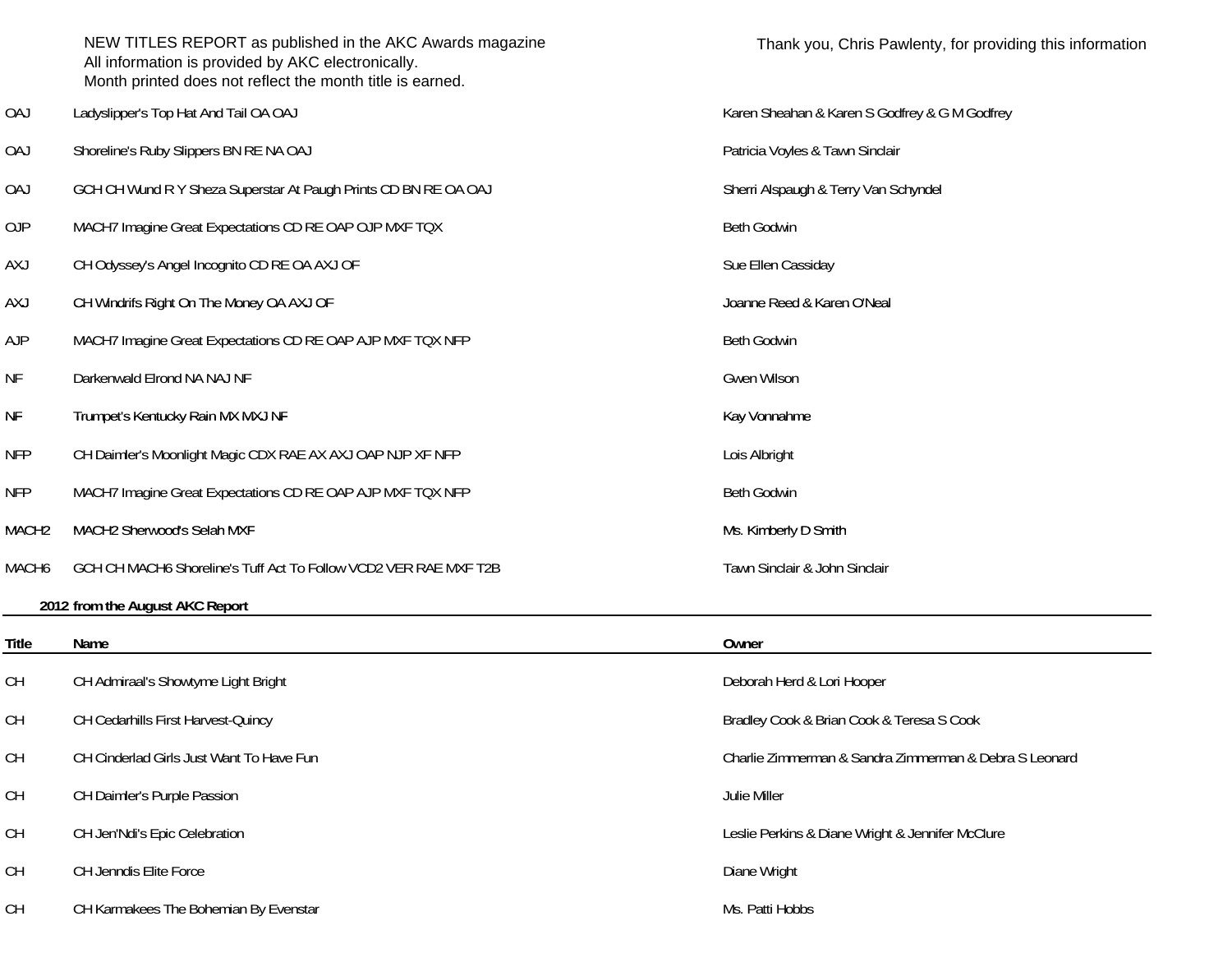NEW TITLES REPORT as published in the AKC Awards magazine All information is provided by AKC electronically. Month printed does not reflect the month title is earned.

- 
- 
- 
- CH CH Legend's Grease Lighting From Tara Margaret White & Deanna Cox and Cox
- 
- CH CH Summerwind's Fast And Furries
- CH CH Trumpet's You Could Be Mine Beth Blankenship Beth Blankenship
- CH CH Whirlwind's Star From The Heavens By Adonai CH CH CH CH CH Melinda Hughes & Julie Jacob
- CH
- CH CH Windrift's Star.Com
- GCH GCH CH Allante's And Your Little Dog Too Theresa Swedo & Jeri Caldwell
- **GCH** GCH CH Candylane Candylane's Ikon Extravagant Edition NA OAJ 's Ruth Thompson & Kathi Fleischer
- GCH GCH CH Canyonfrost Platinum Fox **Figure 1.0 and 2.0 and 2.0 and 3.0 and 3.0 and 3.0 and 3.0 and 3.0 and 3.0 and 3.0 and 3.0 and 3.0 and 3.0 and 4.0 and 4.0 and 4.0 and 4.0 and 4.0 and 4.0 and 4.0 and 4.0 and 4.0 and 4.**
- 
- GCH
- GCH GCH CH Windrift's Money Maker Roy Gum & Terri Gum
- CD K-Central's Knockout Attitude CD BN Ellen M Herron
- CD Shoreline's Ruby Slippers CD BN RE OA OAJ y Slippers (2008) and the state of the Shoreline's Ruby Sinclair
- BN Summerwind's Leah BN
- BN Winnie BN
- RN Rainkees Sweeterned By Shamrock RN MX MXJ NF Sue Ritchie & Christine D Maxfield
- RN GCH CH Summerwind's Sonic Boom RN Sarah Berrend & Jean Gauchat-Hargis & Joshua Hargis & Joshua Hargis & Sarah Berrend & Jean Gauchat-Hargis & Joshua Hargis

Thank you, Chris Pawlenty, for providing this information

CH CH Keelypso's Free At Last Cynthia J Frederiksen & Soren Frederiksen CH CH Keeplay's Pink Magic Deborah Hibberd & John Lance Hibberd & Alex Eskridge CH CH Ladyslipper's North Tracker RA  $\qquad \qquad$  David M Larson & Karen S Godfrey & Susan L Larson & G M Godfrey CH Skyline's Wintu The Moonspinner CH Skyline's Wintu The Moonspinner Robert Harper & Susan Cullen & Kristen Cullen D.V.M. & Judy Harper Sally Shoemaker & Jean Gauchat-Hargis & Joshua Hargis & Jim Shoemaker CH Windrift's No Negotiations **CH Windrift's No Negotiations**  $\blacksquare$  states that the second LaFleche & Colleen LaFleche Kathleen M Trieschmann & Joanne Reed GCH GCH CH Ruttkay Maximus **Kathleen M Rosenberger & L Mae Evans** GCH CH Skyline's Unit Of Measure Susan Cullen B.V.M. Susan Cullen & Kristen Cullen D.V.M. Vicki Ogelvie & Brad Martin Diane C. Jothen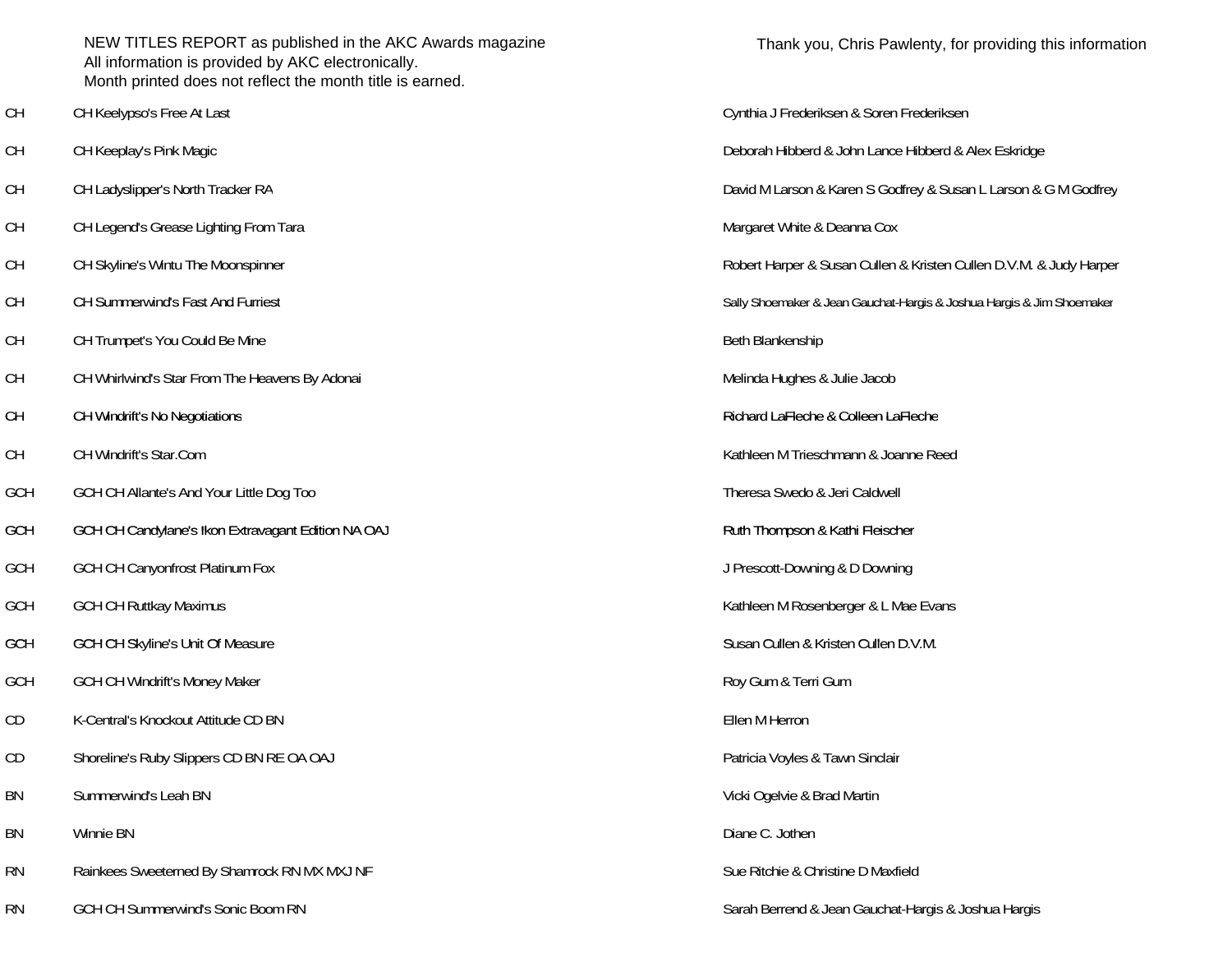|            | NEW TITLES REPORT as published in the AKC Awards magazine<br>All information is provided by AKC electronically.<br>Month printed does not reflect the month title is earned. | Thank you, Chris Pawle             |
|------------|------------------------------------------------------------------------------------------------------------------------------------------------------------------------------|------------------------------------|
| <b>RA</b>  | Ladyslipper's North Tracker RA                                                                                                                                               | David M Larson & Karen S Godfrey   |
| <b>RA</b>  | Vali's Adeste Fidelis CD RA NAJ NF                                                                                                                                           | Pat Stolte                         |
| <b>RAE</b> | Tapestry's Matinee Idol BN RAE NA NAP NJP NFP                                                                                                                                | Donna L Schmitt & Katrina C Guse   |
| <b>NA</b>  | CH Vandys Uther Pendragon NA                                                                                                                                                 | Dale McElrath & Carole Henry       |
| OAP        | CH Kemont's Double Park RN OA OAJ OAP NJP OF                                                                                                                                 | Sandra I Lambright & Stephanie Pu  |
| АX         | Ladyslipper's Top Hat And Tail AX OAJ                                                                                                                                        | Karen Sheahan & Karen S Godfrey    |
| <b>MXB</b> | Greykees Prince Charming RA MX MXB MXJ OF                                                                                                                                    | <b>Steve Dworkin</b>               |
| <b>MXS</b> | MACH Shoreline's Ruff N Tuff RE MXS MJS OF                                                                                                                                   | Jocelyn Tipple & Tawn Sinclair     |
| MXC2       | GCH CH MACH6 Shoreline's Tuff Act To Follow VCD2 VER RAE MXC2 MJB3 MXF MFB TQX T2B                                                                                           | Tawn Sinclair & John Sinclair      |
| MXP2       | CH Imagine Sherwood B Funny RA MXP2 MJP                                                                                                                                      | Carolyn Schaldecker                |
| <b>NAJ</b> | CH Adonai's Dlk Crown'D Purrfection NAJ                                                                                                                                      | Kathy Schierbaum                   |
| <b>OAJ</b> | Darkenwald's Zest In Show CD OA OAJ NF                                                                                                                                       | Richard Su & Suzette Lefebvre & J  |
| <b>OJP</b> | CH Kj's Oh I Wund-R-Y CD RA MX MXJ OAP OJP NF THD                                                                                                                            | Emily Taggart & Grace Stewart      |
| <b>AXJ</b> | Ladyslipper's Top Hat And Tail AX AXJ                                                                                                                                        | Karen Sheahan & Karen S Godfrey    |
| <b>AXJ</b> | Shoreline's Ruby Slippers CD BN RE OA AXJ                                                                                                                                    | Patricia Voyles & Tawn Sinclair    |
| <b>MJS</b> | Mandy Durbak MX MXB MXJ MJS NF                                                                                                                                               | Shelley Durbak                     |
| <b>MJG</b> | MACH Shoreline's Ruff N Tuff RE MXS MJG OF                                                                                                                                   | Jocelyn Tipple & Tawn Sinclair     |
| <b>MJG</b> | CH MACH Traleigh Kj Elektralyte CD RN MXS MJG OF                                                                                                                             | Emily Taggart & Kristen Dowd       |
| <b>MJC</b> | MACH2 Sherwood's Selah MXG MJC MXF TQX                                                                                                                                       | Ms. Kimberly D Smith               |
| <b>MJP</b> | MACH7 Imagine Great Expectations CD RE MXS3 MJS3 AXP MJP MXF MFB TQX OFP                                                                                                     | Beth Godwin                        |
| NF         | Sweetkees Mia Esmerelda Ruttkay NA NF                                                                                                                                        | Dawn Rager & Donald Warren         |
| OF         | Rainkees Sweeterned By Shamrock RN MX MXJ OF                                                                                                                                 | Sue Ritchie & Christine D Maxfield |

David M Larson & Karen S Godfrey & Susan L Larson & G M Godfrey Pat Stolte Donna L Schmitt & Katrina C Guse Dale McElrath & Carole Henry Sandra I Lambright & Stephanie Pullen Karen Sheahan & Karen S Godfrey & G M Godfrey Jocelyn Tipple & Tawn Sinclair Tawn Sinclair & John Sinclair Carolyn Schaldecker Kathy Schierbaum Richard Su & Suzette Lefebvre & Judy Nye Emily Taggart & Grace Stewart Karen Sheahan & Karen S Godfrey & G M Godfrey Patricia Voyles & Tawn Sinclair Jocelyn Tipple & Tawn Sinclair Emily Taggart & Kristen Dowd Ms. Kimberly D Smith Dawn Rager & Donald Warren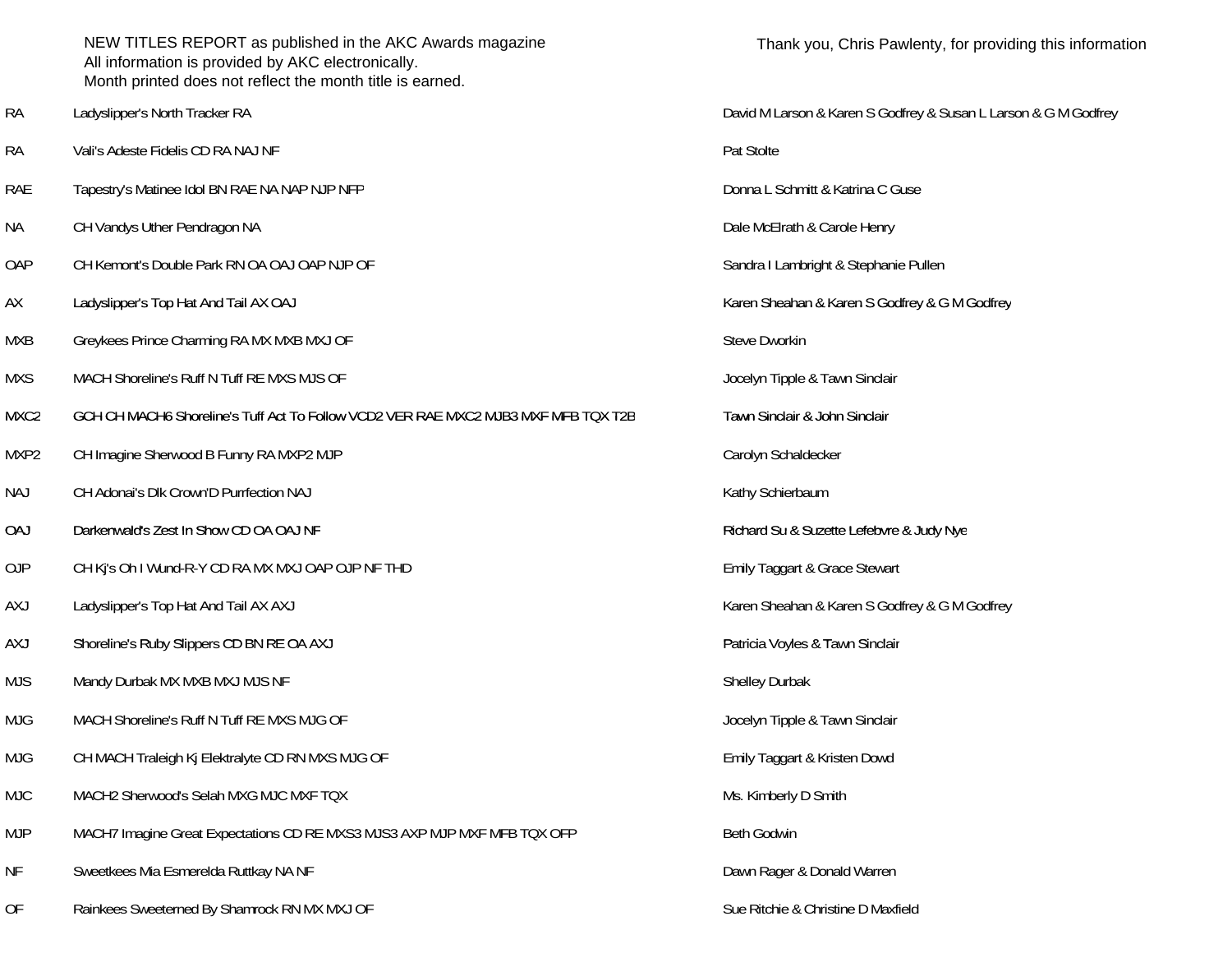|       | NEW TITLES REPORT as published in the AKC Awards magazine<br>All information is provided by AKC electronically.<br>Month printed does not reflect the month title is earned. | Thank you, Chris Pawlenty, for providing this information |
|-------|------------------------------------------------------------------------------------------------------------------------------------------------------------------------------|-----------------------------------------------------------|
| 0F    | MACH Shoreline's Ruff N Tuff RE MXB MJS OF                                                                                                                                   | Jocelyn Tipple & Tawn Sinclair                            |
| OFP   | MACH7 Imagine Great Expectations CD RE MXS3 MJS3 AXP AJP MXF MFB TQX OFP                                                                                                     | <b>Beth Godwin</b>                                        |
| TQX   | MACH2 Sherwood's Selah MXS MJG MXF TQX                                                                                                                                       | Ms. Kimberly D Smith                                      |
| TQX   | GCH CH MACH6 Shoreline's Tuff Act To Follow VCD2 VER RAE MXG2 MJB3 MXF MFB TQX T2B                                                                                           | Tawn Sinclair & John Sinclair                             |
| MACH  | CH MACH Harem's Head Over Heels MXB MJB NF                                                                                                                                   | Emily Taggart & Kristen Dowd                              |
| MACH4 | MACH4 Rainkees He's Got Razzmatazz CD RE MXC MJB2 MXF MFB TQX T2B                                                                                                            | <b>Beth Godwin</b>                                        |
| T2B   | MACH3 Rainkees He's Got Razzmatazz CD RE MXC MJB2 MXF MFB TQX T2B                                                                                                            | Beth Godwin                                               |
| СA    | Keepsake Hot As A Pistol MX MXJ MJB XF CA                                                                                                                                    | Mary Kay Keenan                                           |
|       |                                                                                                                                                                              |                                                           |

**2012 from the September AKC Report**

| Title      | Name                                              | Owner                                                      |
|------------|---------------------------------------------------|------------------------------------------------------------|
| <b>CH</b>  | CH Darkenwald Ice Chip                            | Suzette Lefebvre & Ronald Lefebvre                         |
| <b>CH</b>  | CH Darkenwald Just A Cut Above Shainakees         | Suzette Lefebvre                                           |
| <b>CH</b>  | CH Keelypso's Foot Loose 'N Fancy Free            | Cynthia J Frederiksen & Soren Frederiksen                  |
| <b>CH</b>  | CH Masada's Gentle Rain                           | Judi A James                                               |
| <b>CH</b>  | CH Thistledown Nikolas                            | Sandra K Johnson & Irene T Maxwell                         |
| <b>CH</b>  | CH Twin Trees Promise Me The Moon For Keesforever | Carolyn Ostransky & Ed Ostransky & Karen Evasuik           |
| <b>CH</b>  | CH Wild Heart's Rockin' To Gogh For Nightwatch    | Terri Gum & Liz L McKnight & Roy Gum                       |
| <b>GCH</b> | <b>GCH CH Foxfair Rudy Valentino</b>              | Heather Myers & Deborah A Lynch                            |
| <b>GCH</b> | GCH CH Wund-R Y's Rock Star                       | Terry Van Schyndel                                         |
| CD         | Flowerkees Sweet Alyssum Geluk CD BN RA OA OAJ    | M Frances Boyle & Nancy H Aldrich                          |
| CD         | CH Spirit's Fire It Up CD BN                      | Jane Turnage                                               |
| <b>CDX</b> | CH Summerwind's Tagliatelli CDX                   | Dr. Ronnie Sue Leith & Jean Gauchat-Hargis & Joshua Hargis |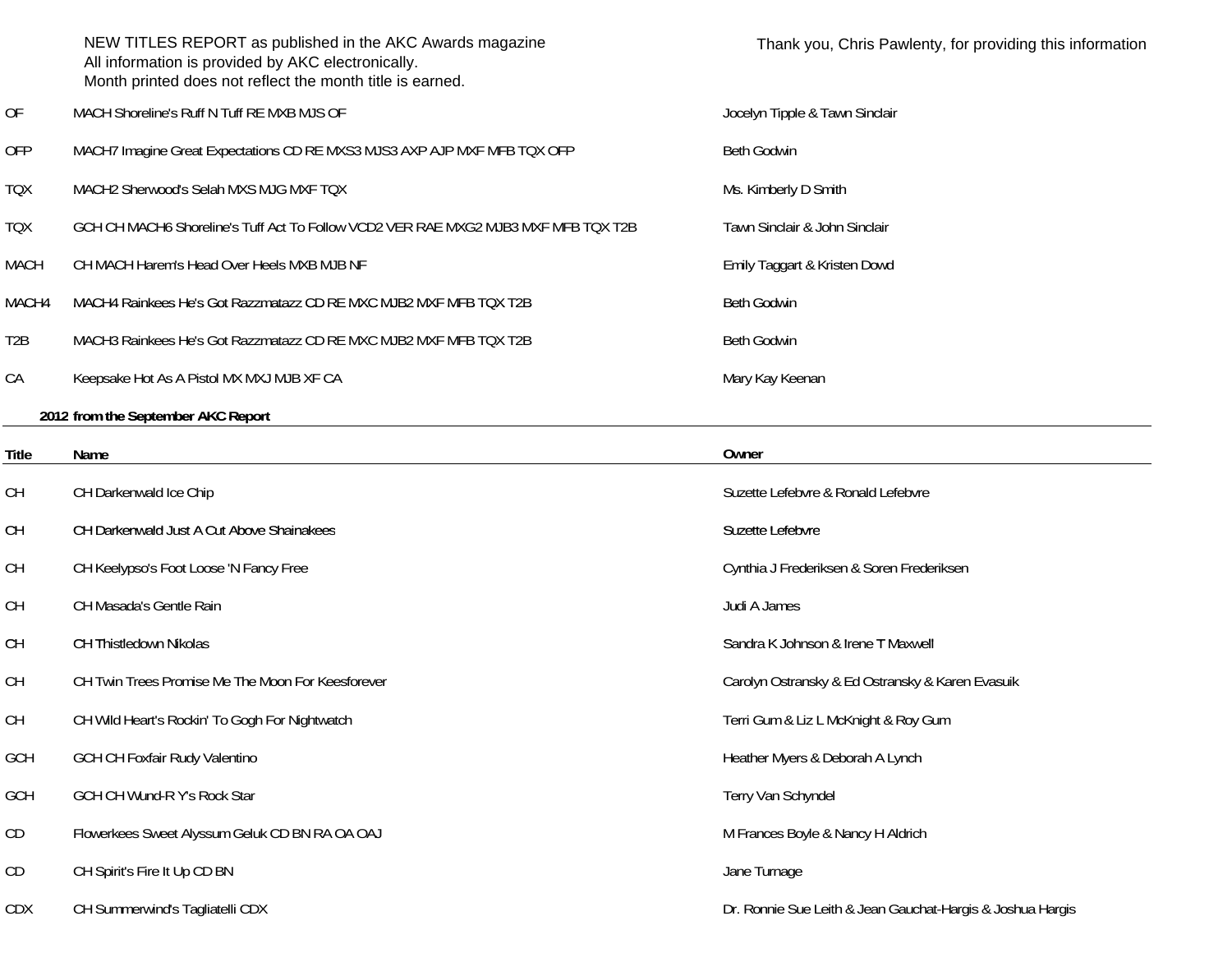|            | NEW TITLES REPORT as published in the AKC Awards magazine<br>All information is provided by AKC electronically.<br>Month printed does not reflect the month title is earned. | Thank you, Chris Pawlenty, for providing th              |
|------------|------------------------------------------------------------------------------------------------------------------------------------------------------------------------------|----------------------------------------------------------|
| GN         | GCH CH Wund R Y Sheza Superstar At Paugh Prints CD BN GN RE AX OAJ                                                                                                           | Sherri Alspaugh & Terry Van Schyndel                     |
| <b>RN</b>  | CH Wyndjamr's Barefoot Contessa RN NAP                                                                                                                                       | Robin Skinner & Lynne Anderson                           |
| <b>RA</b>  | Kameo's Handiwork Of Chumani RA                                                                                                                                              | Katharine Patterson                                      |
| <b>RA</b>  | Smoke Over Green Mountain CD BN RA                                                                                                                                           | Ms. Julie Ann Green Beckel & Mr. Bill Floyd Beckel       |
| RAE        | CH Kimar T Goldcard Peters RE                                                                                                                                                | Alexander Peters & Kimberly Wallace-Schall & Linh Peters |
| RAE        | Linh's Little Tanuki Peters RE                                                                                                                                               | Linh Peters & Alex Peters                                |
| NА         | Afkees Thundersnow BN NA                                                                                                                                                     | Mrs. Victoria E Youngmeyer                               |
| <b>NAP</b> | Foxfair Counterpoint NAP                                                                                                                                                     | Sherilyn K Solanick & John R Samuel                      |
| <b>NAP</b> | Leslie's Little Kiwi RN MX AXJ NAP NJP XF NFP                                                                                                                                | Leslie Meyn                                              |
| OA         | Majikees Chocolate Mystic Mint RN OA NAJ OF                                                                                                                                  | John A Malak & Joan Malak                                |
| AX         | Skyline's Return The Compliment AX AXJ                                                                                                                                       | Michele McGrath & Susan Cullen & Kristen Cullen D.V.M.   |
| AX         | GCH CH Wund R Y Sheza Superstar At Paugh Prints CD BN GN RE AX OAJ                                                                                                           | Sherri Alspaugh & Terry Van Schyndel                     |
| МX         | CH Nightwind Mighty Mac MX MXJ NAP NJP                                                                                                                                       | Michael J Coates Jr.                                     |
| MX         | CH Skyline's Isabella The Ball MX MXJ                                                                                                                                        | Ruth Thompson                                            |
| MXB2       | MACH4 Rainkees He's Got Razzmatazz CD RE MXB2 MJS2 MXF MFB TQX T2B                                                                                                           | Beth Godwin                                              |
| <b>MXP</b> | CH MACH2 Afkee's Undercover Angel RN MXS2 MJB2 MXP AJP MXF MFS TQX XFP                                                                                                       | Lexie E Billman                                          |
| <b>NAJ</b> | Afkees Thundersnow BN NA NAJ                                                                                                                                                 | Mrs. Victoria E Youngmeyer                               |
| <b>NAJ</b> | CH Cascadia Once In A Blue Moon RA NAJ                                                                                                                                       | Rachel Johnston & Helen L Wymore                         |
| <b>NAJ</b> | Wyndjamr's Reflections Of A Blue Moon CDX RE NA NAJ                                                                                                                          | <b>Stacy Dickinson</b>                                   |
| <b>NJP</b> | Leslie's Little Kiwi RN MX AXJ NAP NJP XF NFP                                                                                                                                | Leslie Meyn                                              |
| <b>NJP</b> | Vali's Adeste Fidelis CD RA NAJ NJP NF                                                                                                                                       | Pat Stolte                                               |
| <b>OAJ</b> | Adonai's Star Attraction OA OAJ                                                                                                                                              | Craig Josling & Judith Hintzman                          |

| Sherri Alspaugh & Terry Van Schyndel                     |
|----------------------------------------------------------|
| Robin Skinner & Lynne Anderson                           |
| Katharine Patterson                                      |
| Ms. Julie Ann Green Beckel & Mr. Bill Floyd Beckel       |
| Alexander Peters & Kimberly Wallace-Schall & Linh Peters |
| Linh Peters & Alex Peters                                |
| Mrs. Victoria E Youngmeyer                               |
| Sherilyn K Solanick & John R Samuel                      |
| Leslie Meyn                                              |
| John A Malak & Joan Malak                                |
| Michele McGrath & Susan Cullen & Kristen Cullen D.V.M.   |
| Sherri Alspaugh & Terry Van Schyndel                     |
| Michael J Coates Jr.                                     |
| Ruth Thompson                                            |
| <b>Beth Godwin</b>                                       |
| Lexie E Billman                                          |
| Mrs. Victoria E Youngmeyer                               |
| Rachel Johnston & Helen L Wymore                         |
| <b>Stacy Dickinson</b>                                   |
| Leslie Meyn                                              |
| Pat Stolte                                               |
| Craig Josling & Judith Hintzman                          |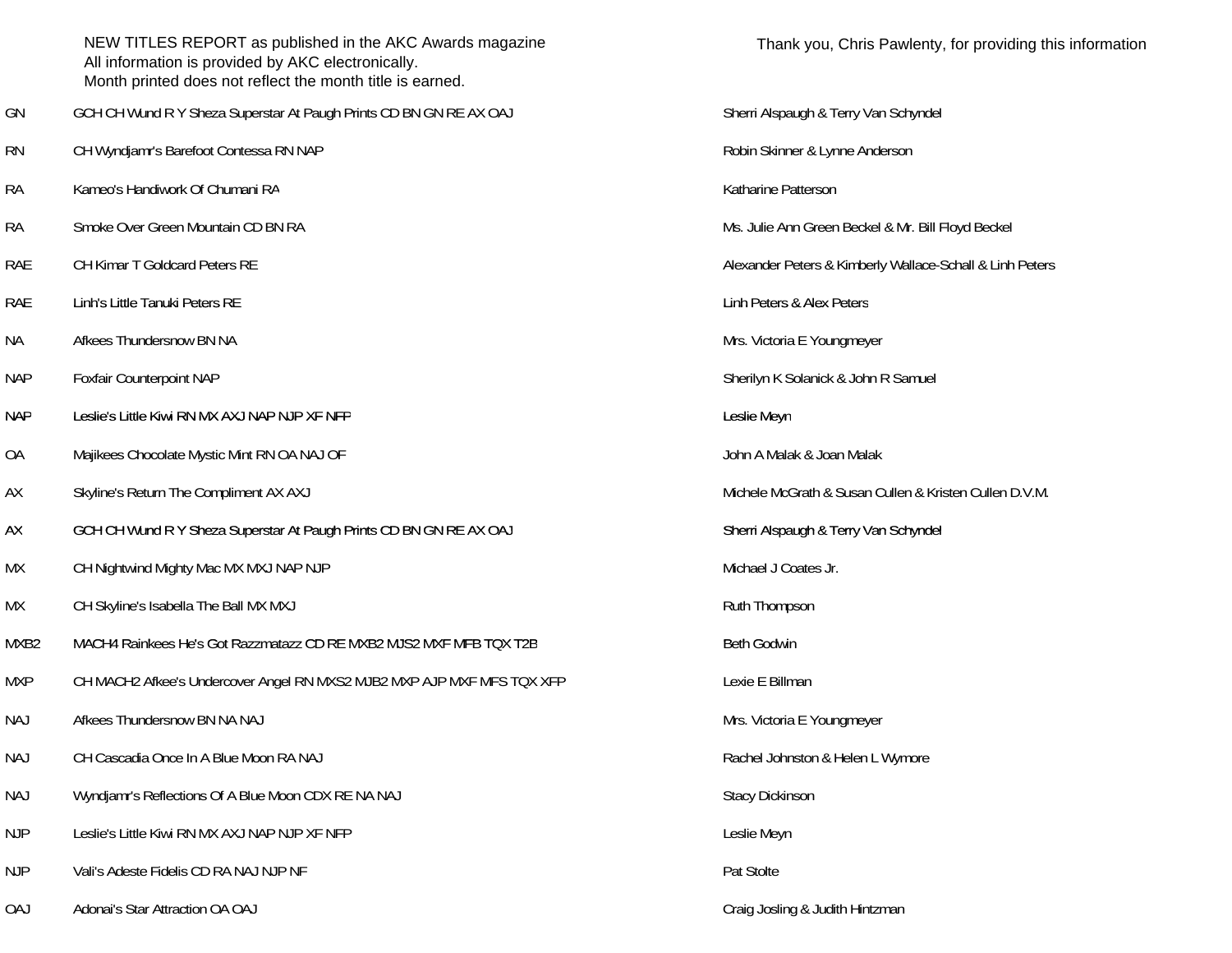|             | NEW TITLES REPORT as published in the AKC Awards magazine<br>All information is provided by AKC electronically.<br>Month printed does not reflect the month title is earned. | Thank you, Chris Pawlenty, for providing this information |
|-------------|------------------------------------------------------------------------------------------------------------------------------------------------------------------------------|-----------------------------------------------------------|
| <b>OAJ</b>  | Majikees Chocolate Mystic Mint RN OA OAJ OF                                                                                                                                  | John A Malak & Joan Malak                                 |
| 0JP         | CH Kemont's Double Park RN OA OAJ OAP OJP OF                                                                                                                                 | Sandra I Lambright & Stephanie Pullen                     |
| <b>AXJ</b>  | Covenants Dashing Casanova RN AX AXJ NJP NF                                                                                                                                  | Fran D'Amico & Patricia Ferguson & Anita Houchins         |
| <b>AXJ</b>  | Skyline's Return The Compliment OA AXJ                                                                                                                                       | Michele McGrath & Susan Cullen & Kristen Cullen D.V.M.    |
| <b>MXJ</b>  | CH Jamynn's I'M Not An Outlaw AX MXJ                                                                                                                                         | <b>Shirley Kilpatrick</b>                                 |
| <b>MXJ</b>  | CH Skyline's Isabella The Ball AX MXJ                                                                                                                                        | Ruth Thompson                                             |
| <b>MJB</b>  | B Mi Glamour Gal O' Mine RE MX MXJ MJB OAP AJP NF                                                                                                                            | Patricia Dunham                                           |
| <b>MJB</b>  | Greykees Prince Charming RA MX MXB MXJ MJB OF                                                                                                                                | Steve Dworkin                                             |
| <b>MJB</b>  | GCH CH Parrkees Perpetual Motion At Shoreline CD RAE MX MXJ MJB XF                                                                                                           | Patricia Voyles & Tawn Sinclair & Eileen A Parr           |
| <b>MJS</b>  | CH MACH Harem's Head Over Heels MXB MJS NF                                                                                                                                   | Emily Taggart & Harold Taggart                            |
| MJS2        | MACH4 Rainkees He's Got Razzmatazz CD RE MXC MJS2 MXF MFB TQX T2B                                                                                                            | <b>Beth Godwin</b>                                        |
| MJP2        | Kimar's Prime Time In Sprookje AXP MJP2 NFP                                                                                                                                  | Sherilyn Solanick & John R Samuel                         |
| <b>NF</b>   | Vandys Quick Silver CD RE OA OAJ NF                                                                                                                                          | E Constance Miller                                        |
| <b>NFP</b>  | Leslie's Little Kiwi RN MX AXJ NAP NJP XF NFP                                                                                                                                | Leslie Meyn                                               |
| <b>OF</b>   | Owenbriar's Rockin' Robin BN RA OAJ OF                                                                                                                                       | Leslie A Meyn                                             |
| XF          | CH Keepsake Firestarter VCD2 UD RE MXJ XF                                                                                                                                    | Jean Munger                                               |
| <b>MACH</b> | CH MACH Skyline's Celemir RN MXB MJB NF                                                                                                                                      | Michele McGrath                                           |
| <b>MACH</b> | MACH Sonata's Start Your Engines CD RE MXB MJB XF                                                                                                                            | Mary Beth Wajda                                           |
| MACH3       | CH MACH3 Paradise Kees' Alotta Colada UD MXG MJG                                                                                                                             | Shirley Kilpatrick                                        |
|             | 2012 from the October AKC Report                                                                                                                                             |                                                           |
| Title       | Name                                                                                                                                                                         | Owner                                                     |
| CH          | CH Amjukees Fire And Rain                                                                                                                                                    | Janice Graves                                             |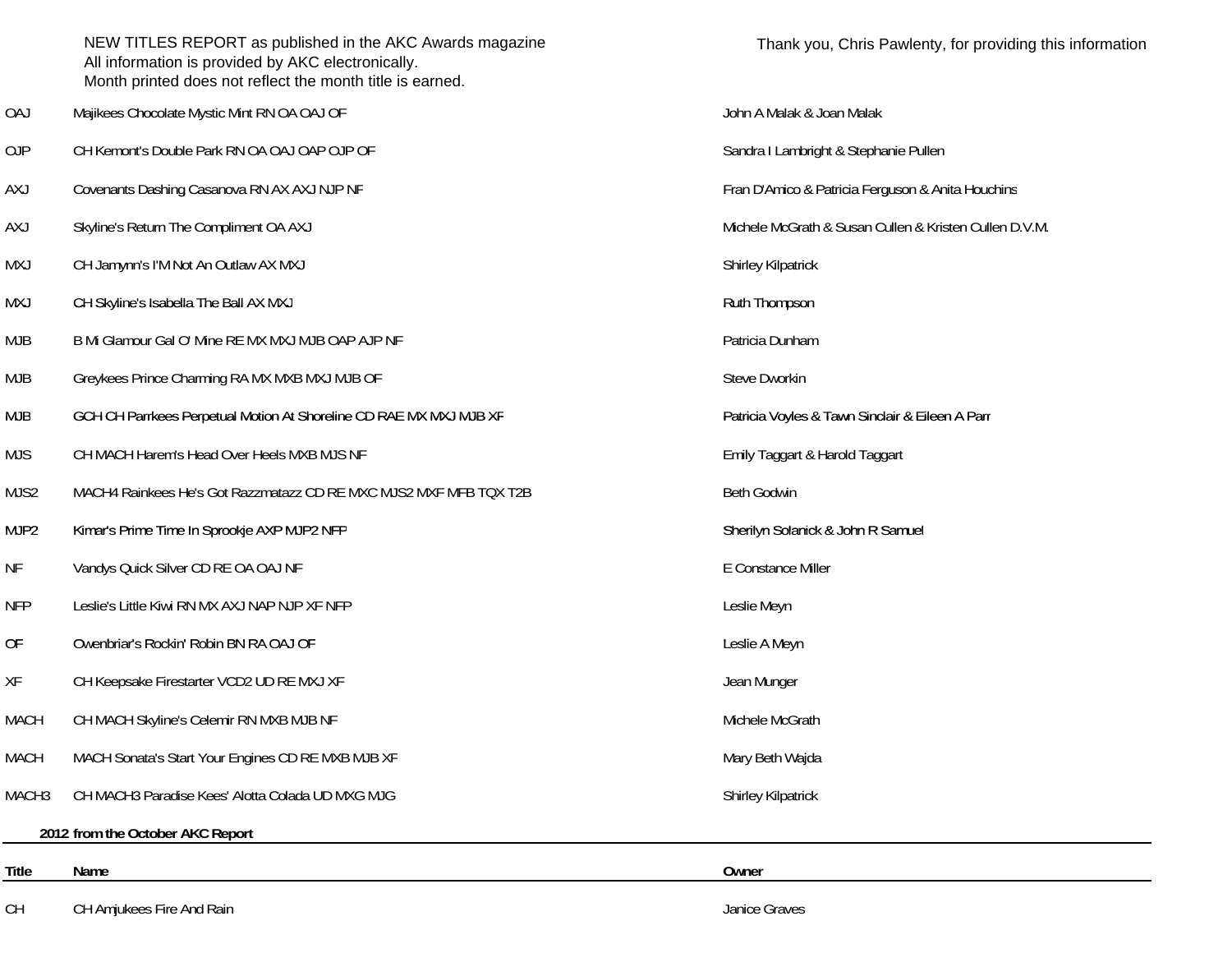|            | NEW TITLES REPORT as published in the AKC Awards magazine<br>All information is provided by AKC electronically.<br>Month printed does not reflect the month title is earned. | Thank you, Chris Pawlenty, for providing this information                  |
|------------|------------------------------------------------------------------------------------------------------------------------------------------------------------------------------|----------------------------------------------------------------------------|
| <b>CH</b>  | CH Cinderlad Darcroft The Boys Are Back In Town                                                                                                                              | Doris Meadowcroft & Sandra Zimmerman & Charlie Zimmerman & Debra S Leonard |
| <b>CH</b>  | CH Cornerstone's Just As I Am                                                                                                                                                | Jean Leiker & Dave Leiker                                                  |
| <b>CH</b>  | CH Katari's Heaven's Angel V Jolyn                                                                                                                                           | Jean Smith                                                                 |
| <b>CH</b>  | <b>CH Olefort Snow Patrol</b>                                                                                                                                                | Angela Curtis                                                              |
| <b>CH</b>  | CH Shainakees Absolute Asset Is Grace                                                                                                                                        | Ruthann Seibert & Suzette Lefebvre                                         |
| <b>CH</b>  | CH Trumpet's We Will Rock You                                                                                                                                                | Beth Blankenship                                                           |
| <b>CH</b>  | CH Wyndjamr's Twilight Masquerade                                                                                                                                            | Robin Skinner & Kenneth J Skinner                                          |
| GCH        | GCH CH Cascadia Playing Charades At Shamrock                                                                                                                                 | Teresa Cook & Brian Cook                                                   |
| <b>GCH</b> | GCH CH Ruttkay Karly Jo Kriskee                                                                                                                                              | Joann Lewis-Franklin & Richard Franklin                                    |
| CD         | CH B Mi Jaunty Jinnee CD BN                                                                                                                                                  | Irene Munson & Betty Munson                                                |
| CD         | Sherwood's Geatland Promise CD                                                                                                                                               | Richard Su & Judith Nye                                                    |
| CD         | CH Vandys Queez CD RN                                                                                                                                                        | Theresa Bricker & Carole Henry                                             |
| BN         | GCH CH Summerwind's Sonic Boom BN RN                                                                                                                                         | Sarah Berrend & Jean Gauchat-Hargis & Joshua Hargis                        |
| AX         | CH Keepsake Firestarter VCD2 UD RE AX MXJ XF                                                                                                                                 | Jean Munger                                                                |
| AX         | Keesbrook's Tourmaline Blues UDX OM2 RA AX AXJ NF                                                                                                                            | Lila Dann                                                                  |
| <b>MXP</b> | MACH7 Imagine Great Expectations CD RE MXS3 MJS3 MXP MJP MXF MFB TQX OFP                                                                                                     | <b>Beth Godwin</b>                                                         |
| <b>MXP</b> | Kimar's Prime Time In Sprookje MXP MJP2 NFP                                                                                                                                  | Sherilyn Solanick & John R Samuel                                          |
| <b>NJP</b> | Foxfair Counterpoint NAP NJP                                                                                                                                                 | Sherilyn K Solanick & John R Samuel                                        |
| <b>OAJ</b> | CH Imagine Harry Potter RN NA OAJ                                                                                                                                            | Carolyn Schaldecker & Vernon Schaldecker                                   |
| <b>AXJ</b> | Covenants Connect The Dots RN OA AXJ NF                                                                                                                                      | Patricia Ferguson & Frances D'Amico                                        |
| <b>AXJ</b> | Keesbrook's Tourmaline Blues UDX OM2 RA AX AXJ NF                                                                                                                            | Lila Dann                                                                  |
| <b>AXJ</b> | GCH CH Wund R Y Sheza Superstar At Paugh Prints CD BN GN RE AX AXJ                                                                                                           | Sherri Alspaugh & Terry Van Schyndel                                       |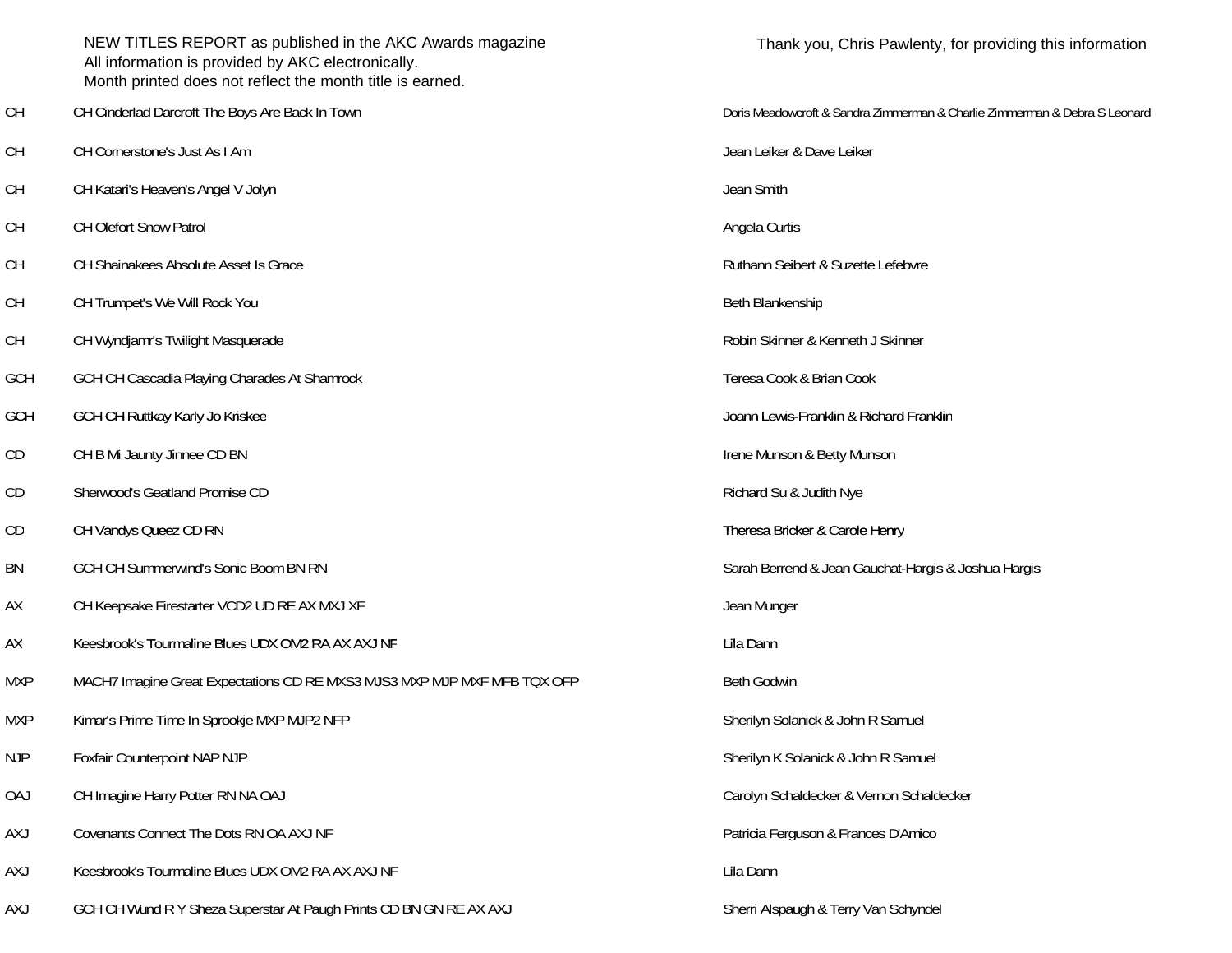|                                                                                         | NEW TITLES REPORT as published in the AKC Awards magazine<br>All information is provided by AKC electronically.<br>Month printed does not reflect the month title is earned. | Thank you, Chris Pawlenty, for providing this information  |
|-----------------------------------------------------------------------------------------|------------------------------------------------------------------------------------------------------------------------------------------------------------------------------|------------------------------------------------------------|
| <b>AJP</b>                                                                              | CH Kemont's Double Park RN OA OAJ OAP AJP OF                                                                                                                                 | Mrs. Sandra Lambright & Stephanie Pullen                   |
| <b>MJC</b>                                                                              | CH MACH3 Paradise Kees' Alotta Colada UD MXG MJC                                                                                                                             | Shirley Kilpatrick                                         |
| <b>MXP</b>                                                                              | CH MACH2 Afkee's Undercover Angel RN MXS2 MJB2 MXP MJP MXF MFS TQX XFP                                                                                                       | Lexie E Billman                                            |
| <b>MXF</b>                                                                              | Resq's Kansas Tornado MX MXB MXJ MJB MXF                                                                                                                                     | Craig Josling & Judith Hintzman                            |
| MACH <sub>2</sub>                                                                       | CH MACH2 Traleigh Kj Elektralyte CD RN MXS MJG OF                                                                                                                            | Emily Taggart & Kristen Dowd                               |
|                                                                                         | 2012 from the November AKC Report                                                                                                                                            |                                                            |
| Title                                                                                   | Name                                                                                                                                                                         | Owner                                                      |
| <b>CH</b>                                                                               | CH Allante's Pickin' Wildflowers                                                                                                                                             | Jeri Caldwell & David Caldwell                             |
| <b>CH</b>                                                                               | CH Bellakees Enchanted Of Dryriver RN                                                                                                                                        | Lynnette Losacco & Tari Casey & Marlene Green              |
| CH                                                                                      | CH Daimler's Triple Threat                                                                                                                                                   | Jan Elbling & Jim Elbling                                  |
| CH                                                                                      | CH Dogwood Devious Dante                                                                                                                                                     | Marlene s Earley                                           |
| CH                                                                                      | CH Geronimo Bya Starboard Light                                                                                                                                              | Fred Hyer                                                  |
| CH                                                                                      | CH Moonshadow's Falcon V Ruttkay                                                                                                                                             | Kathy Niskala                                              |
| CH                                                                                      | CH Shamrock-Kealoha Easy Like Sunday Morning Con Brio                                                                                                                        | Shannon L Kelly & Laura L Lenci & Teresa Cook & Brian Cook |
| CH                                                                                      | CH Sherwood's Geatland Promise CD                                                                                                                                            | Richard Su & Judith Nye                                    |
| <b>CH</b>                                                                               | CH Silverbear Swankees Prank Call                                                                                                                                            | Donna A Powell                                             |
| CH                                                                                      | CH Summerwind's Pants On Fire                                                                                                                                                | Ruthann Ziegler & Jean Gauchat-Hargis & Joshua Hargis      |
| $\mathsf{CH}% \left( \mathcal{M}\right) \equiv\mathsf{CH}^{2}\left( \mathcal{M}\right)$ | CH Summerwind's Who Cut The Cheese                                                                                                                                           | Jean Gauchat-Hargis & Joshua Hargis                        |
| $\mathsf{CH}% \left( \mathcal{M}\right) \equiv\mathsf{CH}^{2}\left( \mathcal{M}\right)$ | CH Swankee's Deep In The Money                                                                                                                                               | Laura Ackerman & Harold Berenson                           |
| $\mathsf{CH}% \left( \mathcal{M}\right) \equiv\mathsf{CH}^{2}\left( \mathcal{M}\right)$ | CH Trumpet's No Questions Asked                                                                                                                                              | Beth Blankenship                                           |
| GCH                                                                                     | GCH CH Darkenwald Join The Chase                                                                                                                                             | Kellie Siekierski & Suzette Lefebvre                       |
| GCH                                                                                     | GCH CH Keepsake Ice On Fire UD OM1 MX MXJ OF                                                                                                                                 | Margaret Bissell                                           |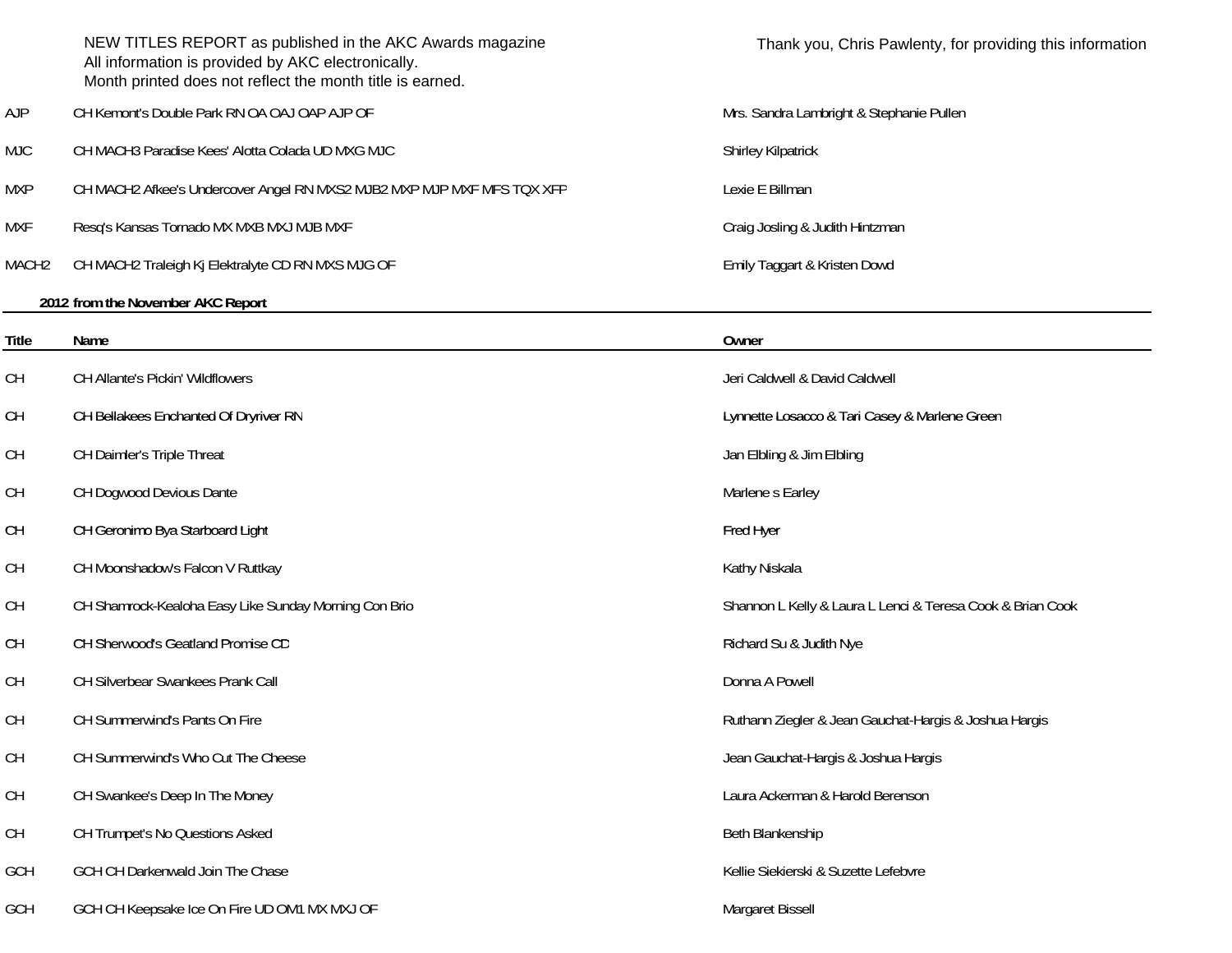|            | NEW TITLES REPORT as published in the AKC Awards magazine<br>All information is provided by AKC electronically.<br>Month printed does not reflect the month title is earned. | Thank you               |
|------------|------------------------------------------------------------------------------------------------------------------------------------------------------------------------------|-------------------------|
| GCH        | GCH CH Kimars Nytsky Walk This Way                                                                                                                                           | Lisa O'Dellick & Ki     |
| GCH        | GCH CH Legend's Grease Lighting From Tara                                                                                                                                    | Margaret White & I      |
| <b>GCH</b> | GCH CH Sun-Kiss Vannah                                                                                                                                                       | Sharon Miller           |
| <b>GCH</b> | <b>GCH CH Windrift's Outback Betty</b>                                                                                                                                       | Debra Kay Boyce         |
| CD         | Keepsake Hearts On Fire CD BN                                                                                                                                                | Carol Munse Dash        |
| <b>CDX</b> | Adonai's Sweet-N-Sassy CDX                                                                                                                                                   | Ramona Barker           |
| <b>OGM</b> | CH OTCH MACH2 Keepsake Giving Me Chills UDX7 OGM MXG MJG                                                                                                                     | Margaret Bissell        |
| BN         | Nightwind's Dancing Dutchman BN RN                                                                                                                                           | <b>Elaine Dante</b>     |
| <b>RN</b>  | K-Central's Knockout Attitude CD BN RN                                                                                                                                       | Ellen M Herron          |
| <b>RN</b>  | Nightwind's Dancing Dutchman RN                                                                                                                                              | <b>Elaine Dante</b>     |
| <b>RN</b>  | Summerwind's So Mystified RN                                                                                                                                                 | Vicki L Ogelvie & E     |
| <b>RA</b>  | K-Central's Knockout Attitude CD BN RA                                                                                                                                       | Ellen M Herron          |
| <b>RA</b>  | CH Kemont's Grand Prize BN RA                                                                                                                                                | Ms. Gail Ann Grad       |
| RAE        | GCH CH Wund R Y Sheza Superstar At Paugh Prints CD BN GN RAE AX AXJ                                                                                                          | Sherri Alspaugh &       |
| <b>RAE</b> | Wyndjamr's Reflections Of A Blue Moon CDX RAE NA NAJ                                                                                                                         | Stacy Dickinson         |
| <b>NA</b>  | CH Daimler Wynwood Rhythm N Blues CD BN RE NA                                                                                                                                | Lois Albright           |
| <b>NA</b>  | Winnie BN NA NAJ                                                                                                                                                             | Diane C. Jothen         |
| <b>NAP</b> | Loki NAP NJP                                                                                                                                                                 | Diane C. Jothen         |
| <b>NAP</b> | Rodney Harold Rufus CDX RAE2 MX MXB MXJ NAP NJP OF                                                                                                                           | <b>Elizabeth Strick</b> |
| <b>NAP</b> | CH Ruttkay Ginny Cricket CD NAP NJP                                                                                                                                          | Joan D Hoffman &        |
| OAP        | Kody OAP OJP                                                                                                                                                                 | Dina Zinnes             |
| OAP        | Rodney Harold Rufus CDX RAE2 MX MXB MXJ OAP OJP OF                                                                                                                           | Elizabeth Strick        |

G'Dellick & Kimberly Wallace-Schall rgaret White & Deanna Cox ki L Ogelvie & Brad Martin Gail Ann Gradowski & Mr. Michael Joseph Dix rri Alspaugh & Terry Van Schyndel In D Hoffman & L Mae Evans & John F Hoffman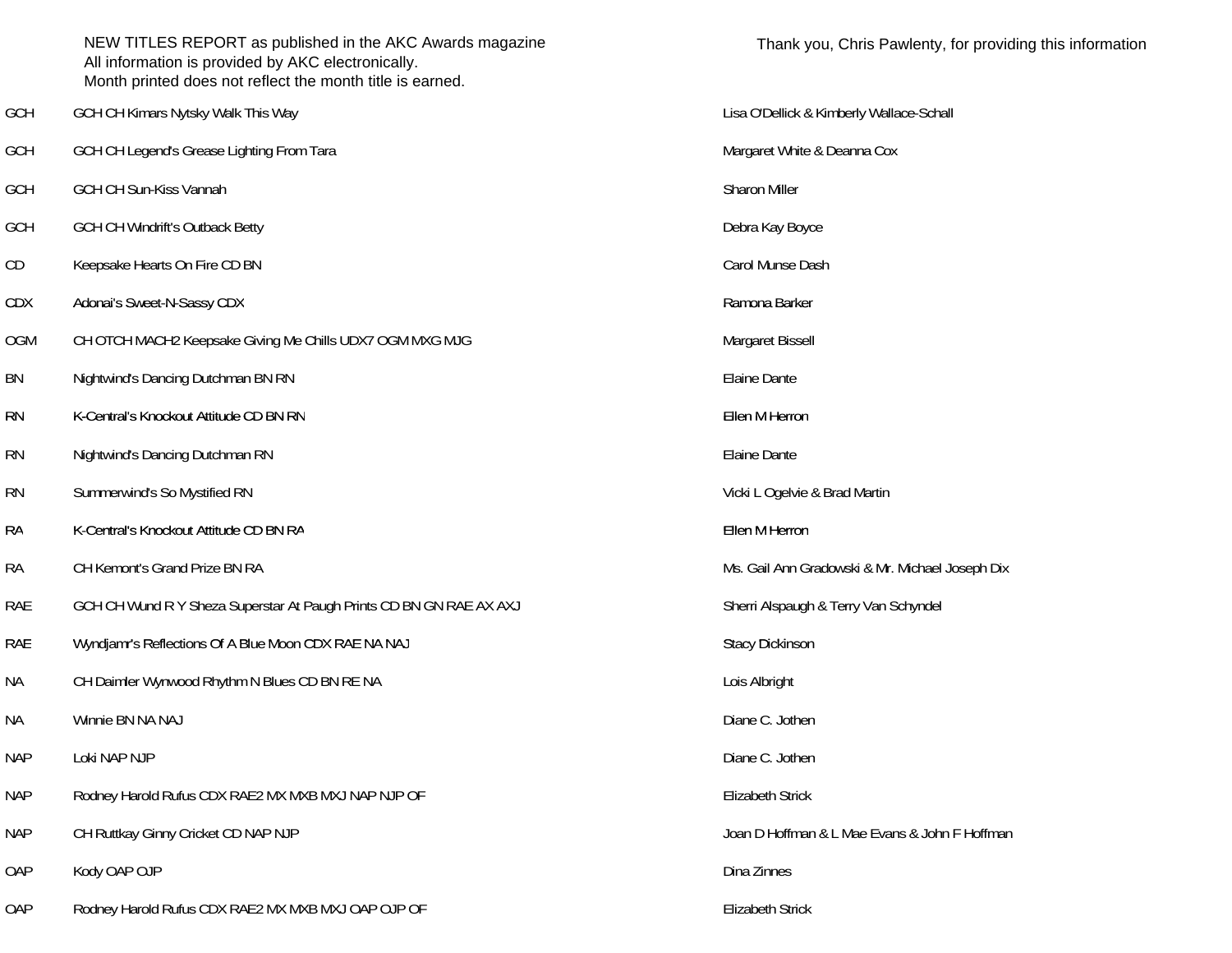|             | NEW TITLES REPORT as published in the AKC Awards magazine<br>All information is provided by AKC electronically.<br>Month printed does not reflect the month title is earned. | Thank you, Chris Pawle            |
|-------------|------------------------------------------------------------------------------------------------------------------------------------------------------------------------------|-----------------------------------|
| АX          | Adonai's Star Attraction AX OAJ                                                                                                                                              | Craig Josling & Judith Hintzman   |
| АX          | CH Jamynn's Not Another Colada CD AX OAJ                                                                                                                                     | Shirley Kilpatrick                |
| АX          | CH Windrifs Right On The Money AX AXJ OF                                                                                                                                     | Joanne Reed & Karen O'Neal        |
| MXB         | Keepsake Hot As A Pistol MX MXB MXJ MJS XF CA                                                                                                                                | Mary Kay Keenan                   |
| <b>MXS</b>  | MACH Covenant High Priestess CD RE MXS MJG XF                                                                                                                                | Frances D'Amico & Patricia Fergus |
| <b>MXC</b>  | CH MACH3 Paradise Kees' Alotta Colada UD MXC MJC                                                                                                                             | Shirley Kilpatrick                |
| <b>MXC</b>  | MACH2 Sherwood's Selah MXC MJC MXF TQX T2B                                                                                                                                   | Ms. Kimberly D Smith              |
| <b>MXPB</b> | CH Imagine Sherwood B Funny RA MXP2 MXPB MJP2                                                                                                                                | Carolyn Schaldecker               |
| <b>NAJ</b>  | CH Daimler Wynwood Rhythm N Blues CD BN RE NA NAJ                                                                                                                            | Lois Albright                     |
| <b>NAJ</b>  | Harrison's Sparkling Kola (Kola") OA NAJ"                                                                                                                                    | Mardi Harrison                    |
| <b>NAJ</b>  | Winnie BN NA NAJ                                                                                                                                                             | Diane C. Jothen                   |
| <b>NJP</b>  | Rodney Harold Rufus CDX RAE2 MX MXB MXJ NJP OF                                                                                                                               | <b>Elizabeth Strick</b>           |
| <b>NJP</b>  | CH Ruttkay Ginny Cricket CD NAP NJP                                                                                                                                          | Joan D Hoffman & L Mae Evans &.   |
| <b>OAJ</b>  | Duncan NA OAJ NF                                                                                                                                                             | Jessica Houghton & Francis Kelly  |
| 0JP         | CH Daimler's Moonlight Magic CDX RAE AX AXJ OAP OJP XF NFP                                                                                                                   | Lois Albright                     |
| 0JP         | Kayle Ryder NAP OJP                                                                                                                                                          | Charles Allison & Kathy Allison   |
| 0JP         | Rodney Harold Rufus CDX RAE2 MX MXB MXJ NAP OJP OF                                                                                                                           | <b>Elizabeth Strick</b>           |
| <b>AXJ</b>  | Foxfair Audacious BN RE OA AXJ                                                                                                                                               | Deborah A Lynch & Jeanne Buente   |
| <b>AXJ</b>  | CH Jamynn's Not Another Colada CD AX AXJ                                                                                                                                     | Shirley Kilpatrick                |
| <b>AXJ</b>  | Kameo's Just For Fun OA AXJ                                                                                                                                                  | Debra J Mennel                    |
| <b>AXJ</b>  | CH Shoreline's Tuff Enuf VCD1 BN RE OA AXJ NF                                                                                                                                | Tawn Sinclair & Pia Paulsen       |
| <b>AXJ</b>  | CH Shoreline's Way Too Tuff CD BN RE OA AXJ                                                                                                                                  | Robyn M Mcnutt & Blaine E Mcnutt  |

Craig Josling & Judith Hintzman Shirley Kilpatrick Joanne Reed & Karen O'Neal Mary Kay Keenan Frances D'Amico & Patricia Ferguson Shirley Kilpatrick Ms. Kimberly D Smith Carolyn Schaldecker **Elizabeth Strick** Joan D Hoffman & L Mae Evans & John F Hoffman Jessica Houghton & Francis Kelly Charles Allison & Kathy Allison Deborah A Lynch & Jeanne Buente Shirley Kilpatrick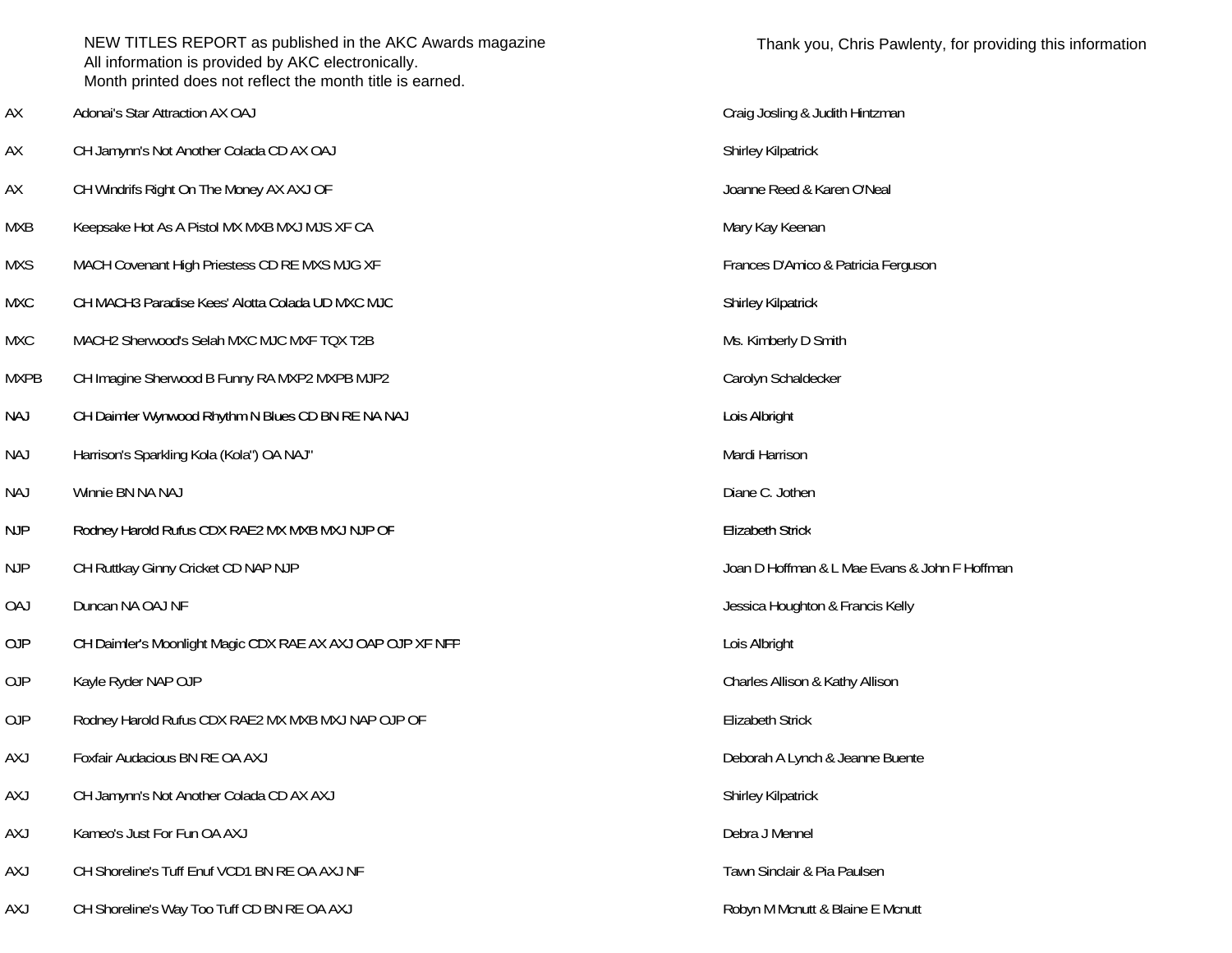|                   | NEW TITLES REPORT as published in the AKC Awards magazine<br>All information is provided by AKC electronically.<br>Month printed does not reflect the month title is earned. | Thank you, Chris Pawlenty, for providing this information           |
|-------------------|------------------------------------------------------------------------------------------------------------------------------------------------------------------------------|---------------------------------------------------------------------|
| <b>AJP</b>        | My Kee OAP AJP                                                                                                                                                               | Dina Zinnes                                                         |
| <b>MJS</b>        | Keepsake Hot As A Pistol MX MXJ MJS XF CA                                                                                                                                    | Mary Kay Keenan                                                     |
| MJS3              | GCH CH MACH6 Shoreline's Tuff Act To Follow VCD2 VER RAE MXC2 MJS3 MXF MFB TQX T2B                                                                                           | Tawn Sinclair & John Sinclair                                       |
| MJS3              | MACH5 Tasmanian Tiki MXG2 MJS3 OF                                                                                                                                            | Marsha Yaeger                                                       |
| MJP <sub>2</sub>  | MACH7 Imagine Great Expectations CD RE MXS3 MJS3 MXP MJP2 MXF MFB TQX XFP                                                                                                    | <b>Beth Godwin</b>                                                  |
| MJP <sub>2</sub>  | CH Imagine Sherwood B Funny RA MXP2 MJP2                                                                                                                                     | Carolyn Schaldecker                                                 |
| ΝF                | Adonai's Star Attraction AX OAJ NF                                                                                                                                           | Craig Josling & Judith Hintzman                                     |
| XF                | Greykees Prince Charming RA MX MXB MXJ MJB XF                                                                                                                                | Steve Dworkin                                                       |
| <b>XFP</b>        | MACH7 Imagine Great Expectations CD RE MXS3 MJS3 MXP MJP MXF MFB TQX XFP                                                                                                     | <b>Beth Godwin</b>                                                  |
| <b>MFS</b>        | MACH4 Rainkees He's Got Razzmatazz CD RE MXB2 MJS2 MXF MFS TOX T2B                                                                                                           | <b>Beth Godwin</b>                                                  |
| MACH <sub>2</sub> | MACH2 Shoreline's Ruff N Tuff RE MXS MJG OF                                                                                                                                  | Jocelyn Tipple & Tawn Sinclair                                      |
| T <sub>2</sub> B  | MACH2 Sherwood's Selah MXG MJC MXF TQX T2B                                                                                                                                   | Ms. Kimberly D Smith                                                |
| <b>THD</b>        | Kameo's Handiwork Of Chumani RN THD                                                                                                                                          | Katharine Patterson                                                 |
|                   | 2012 from the December AKC Report                                                                                                                                            |                                                                     |
| <b>Title</b>      | Name                                                                                                                                                                         | Owner                                                               |
| СH                | CH B Mi Mystic Midnight Magic                                                                                                                                                | Irene Munson & Betty Munson                                         |
| <b>CH</b>         | CH Shamrock-Brio One For The Money                                                                                                                                           | Shannon L Kelly & Wanda Milwee & William Milwee                     |
| CH                | CH Star-Kees' Intrepid White Shark                                                                                                                                           | Kathy C Belmer & Robin Stark & Jimmy Kranz                          |
| CH                | CH Windrift's Moondancer For Wildheart                                                                                                                                       | Liz L McKnight & Joanne Reed                                        |
| GCH               | GCH CH Astarz Through The Looking Glass                                                                                                                                      | Donna Stekli & Lemuel Burnett & Kathryn Ann Barker & Donelle Dermer |
| GCH               | GCH CH Keesbrook Windrift At Kealoha                                                                                                                                         | Laura L Lenci & Brenda S Brookes                                    |
|                   |                                                                                                                                                                              |                                                                     |

# GCH GCH CH Skyline's Path Of Least Resistance Stacey M Cromer Berman & Gregg S Berman & Gregg S Berman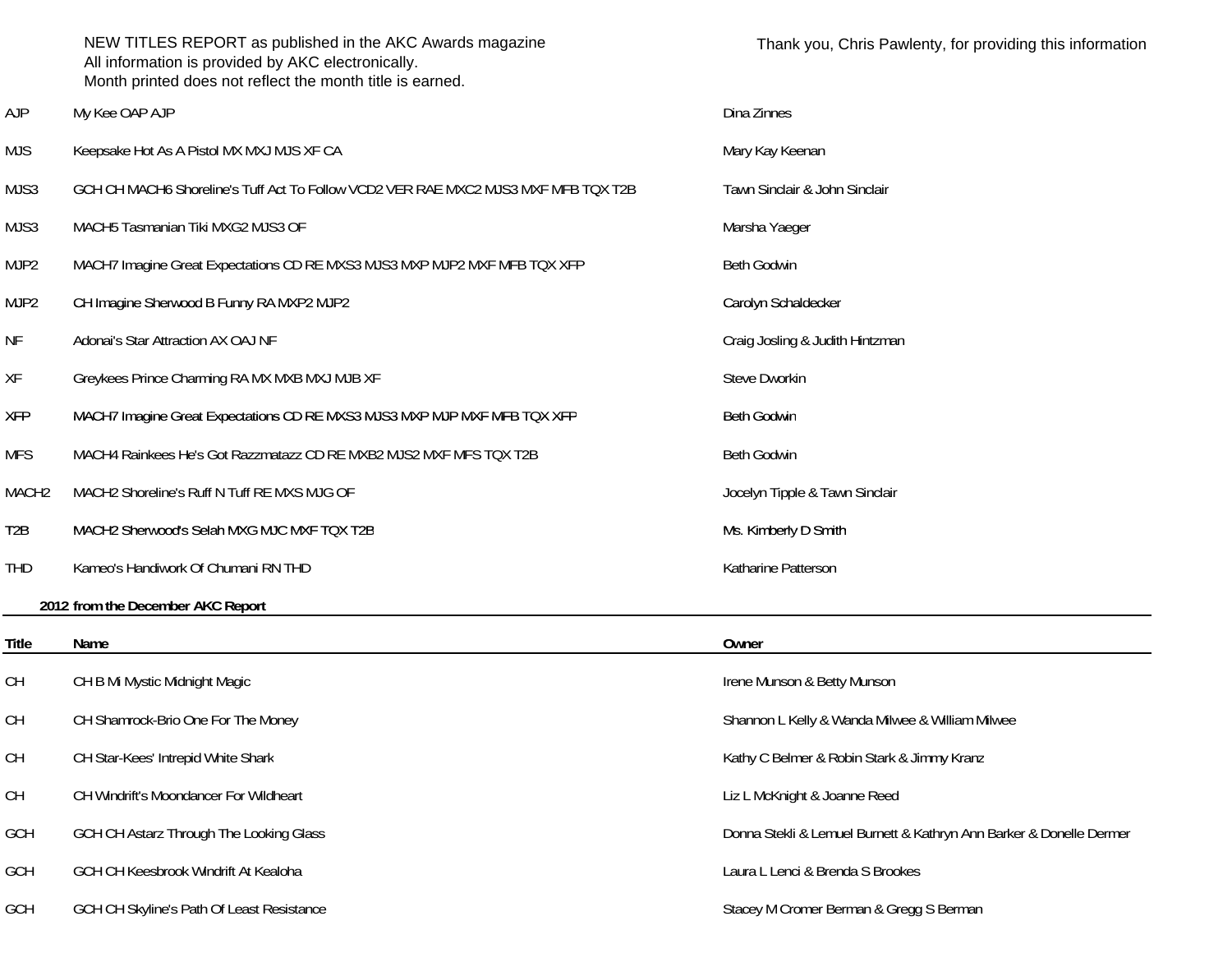|            | NEW TITLES REPORT as published in the AKC Awards magazine<br>All information is provided by AKC electronically.<br>Month printed does not reflect the month title is earned. | Thank yo         |
|------------|------------------------------------------------------------------------------------------------------------------------------------------------------------------------------|------------------|
| GCH        | GCH CH Thistledown Chautauqua Lace                                                                                                                                           | Gary F Johnson   |
| CD         | Winnie CD BN NA NAJ                                                                                                                                                          | Diane C. Jothen  |
| <b>CDX</b> | Ruttkay Herbie The Love Bug CDX                                                                                                                                              | Joan D Hoffman   |
| <b>UDX</b> | GCH CH Keepsake Ice On Fire UDX OM1 MX MXJ OF                                                                                                                                | Margaret Bissell |
| BN         | Wyndspell Benchmark BN                                                                                                                                                       | Mrs. Lila M Danı |
| <b>RN</b>  | Clingmey Keeshond Garden's Kayah RN                                                                                                                                          | Ms. Cyndi Cling  |
| <b>RN</b>  | Kameo's Kammy Kupkake RN                                                                                                                                                     | Katharine Patter |
| <b>RE</b>  | K-Central's Knockout Attitude CD BN RE                                                                                                                                       | Ellen M Herron   |
| TD         | GCH CH Wund R Y Sheza Superstar At Paugh Prints VCD1 BN GN RAE AX AXJ                                                                                                        | Sherri Alspaugh  |
| <b>OA</b>  | Duncan OA OAJ NF                                                                                                                                                             | Jessica Houghto  |
| AX         | Covenants Connect The Dots RN AX AXJ NF                                                                                                                                      | Patricia Fergusc |
| AX         | Spirit's Ready For Prime Time AX AXJ NF                                                                                                                                      | Joni Griffith    |
| AXP        | CH Daimler's Moonlight Magic CDX RAE AX AXJ AXP OJP XF OFP                                                                                                                   | Lois Albright    |
| AXP        | CH Kemont's Double Park RN OA OAJ AXP AJP OF                                                                                                                                 | Mrs. Sandra Lar  |
| <b>MXS</b> | Afkee's Mistress Of The Dark RN MX MXS MXJ MJS OF T2B                                                                                                                        | Lexie E Billman  |
| <b>MXS</b> | CH MACH Harem's Head Over Heels MXS MJS NF                                                                                                                                   | Emily Taggart &  |
| <b>MXS</b> | MACH Sonata's Start Your Engines CD RE MXS MJB XF                                                                                                                            | Mary Beth Wajd   |
| <b>MXG</b> | CH MACH2 Traleigh Kj Elektralyte CD RN MXG MJG OF                                                                                                                            | Emily Taggart &  |
| MXP2       | MACH7 Imagine Great Expectations CD RE MXS3 MJS3 MXP2 MJP2 MXF MFB TQX XFP                                                                                                   | Beth Godwin      |
| MXP3       | CH Imagine Sherwood B Funny RA MXP3 MXPB MJP2 MJPB                                                                                                                           | Carolyn Schalde  |
| <b>NJP</b> | CH Wyndjamr's Barefoot Contessa RN NAP NJP                                                                                                                                   | Robin Skinner &  |
| OJP        | Covenant CD RAE NAP OJP                                                                                                                                                      | Norma Gaddy &    |

Gary F Johnson & Irene T Maxwell & Sandra K Johnson Joan D Hoffman & L Mae Evans & John F Hoffman Margaret Bissell Mrs. Lila M Dann Ms. Cyndi Clingerman Katharine Patterson Sherri Alspaugh & Terry Van Schyndel Jessica Houghton & Francis Kelly Patricia Ferguson & Frances D'Amico Mrs. Sandra Lambright & Stephanie Pullen Lexie E Billman Emily Taggart & Harold Taggart Mary Beth Wajda Emily Taggart & Kristen Dowd Carolyn Schaldecker Robin Skinner & Lynne Anderson Norma Gaddy & Michael Gaddy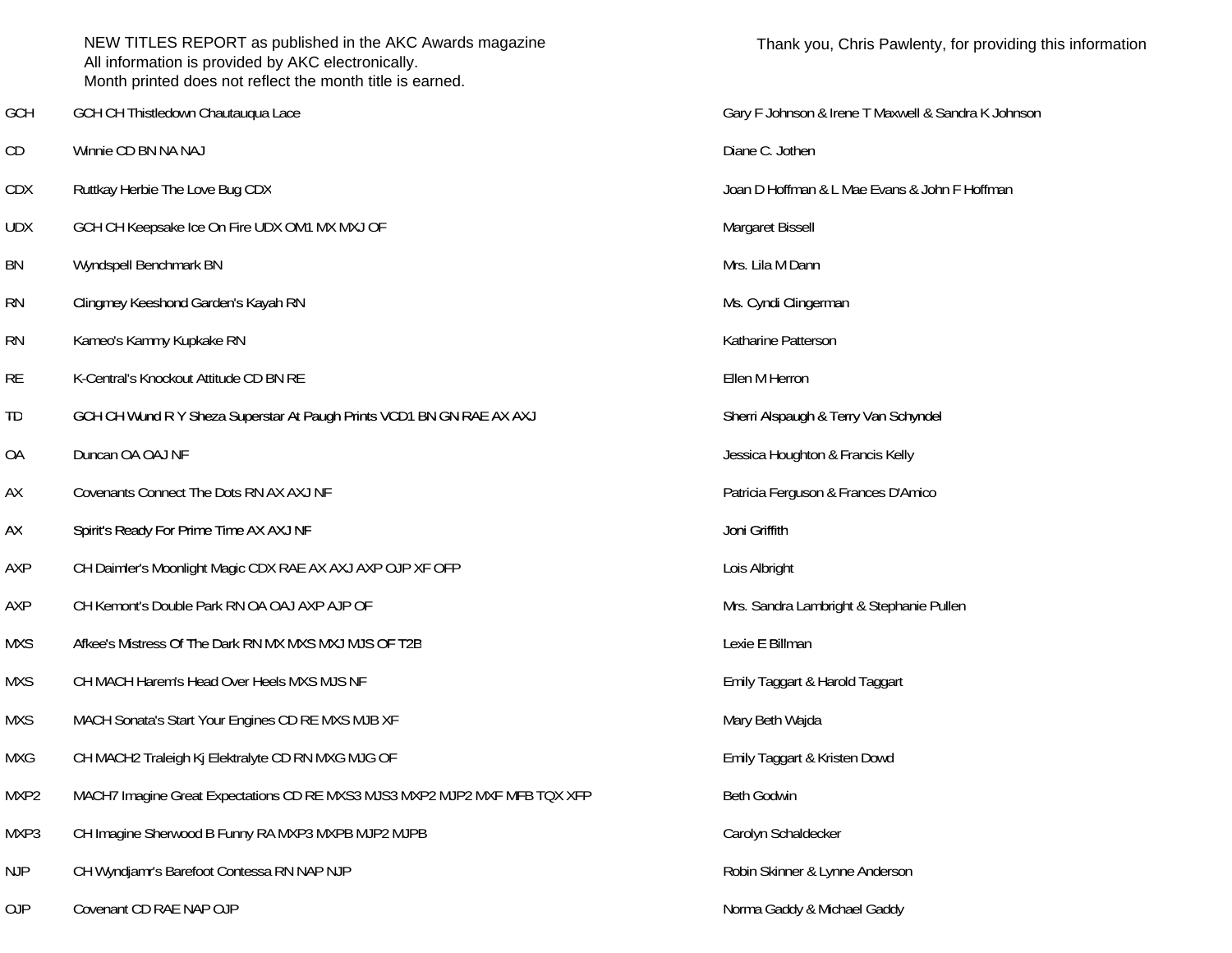|                   | NEW TITLES REPORT as published in the AKC Awards magazine<br>All information is provided by AKC electronically.<br>Month printed does not reflect the month title is earned. | Thank you, Chris Pawlenty, for providing this information |
|-------------------|------------------------------------------------------------------------------------------------------------------------------------------------------------------------------|-----------------------------------------------------------|
| MJS               | CH MACH Skyline's Celemir RN MXB MJS NF                                                                                                                                      | Michele McGrath                                           |
| <b>MJS</b>        | MACH Sonata's Start Your Engines CD RE MXS MJS XF                                                                                                                            | Mary Beth Wajda                                           |
| MJC.              | CH MACH2 Traleigh Kj Elektralyte CD RN MXG MJC OF                                                                                                                            | Emily Taggart & Kristen Dowd                              |
| <b>MJPB</b>       | CH Imagine Sherwood B Funny RA MXP2 MXPB MJP2 MJPB                                                                                                                           | Carolyn Schaldecker                                       |
| <b>OFP</b>        | CH Daimler's Moonlight Magic CDX RAE AX AXJ AXP OJP XF OFP                                                                                                                   | Lois Albright                                             |
| MACH <sub>3</sub> | MACH3 Sherwood's Selah MXC MJC MXF TQX T2B                                                                                                                                   | Ms. Kimberly D Smith                                      |
| T <sub>2</sub> B  | Afkee's Mistress Of The Dark RN MX MXB MXJ MJS OF T2B                                                                                                                        | Lexie E Billman                                           |
| T <sub>2</sub> BP | CH MACH2 Afkee's Undercover Angel RN MXS2 MJB2 MXP MJP MXF MFS TQX XFP T2BP                                                                                                  | Lexie E Billman                                           |
|                   |                                                                                                                                                                              |                                                           |

# **2012 from the January 2013 AKC Report**

| Title     | Name                                                      | Owner                                                  |
|-----------|-----------------------------------------------------------|--------------------------------------------------------|
| CH        | CH Cinderlad Uncommonly Good                              | Debra S Leonard & Sandra Zimmerman & Charlie Zimmerman |
| <b>CH</b> | CH Darkenwald Ice Bear                                    | Sam Horton & Suzette Lefebvre & April Horton           |
| <b>CH</b> | CH Foxfair Audacious BN RE OA AXJ                         | Deborah A Lynch & Jeanne Buente                        |
| <b>CH</b> | CH Kj's Live-A-Little                                     | <b>Shirley Kilpatrick</b>                              |
| <b>CH</b> | CH Masada's Aldo The Apache                               | Mr. Roger B Baskin                                     |
| <b>CH</b> | CH Olefort Hank Snow                                      | Carmen Stover & Eugene Stover                          |
| <b>CH</b> | CH Quest Come Away With Me                                | Maureen Winters                                        |
| <b>CH</b> | CH Showtyme Admiraal Get Your Fluffy On                   | Lori Hooper & Shannon De Bruin & Susan Woodliffe       |
| CH        | CH Sonata's Beyond A Dream                                | Geraldine Brewer & Debera Loesser                      |
| <b>CH</b> | CH Sonata's Somewhere In Time                             | Debera Loesser & Mark A Loesser                        |
| CH        | CH Wund-R Y Bottoms Up K-Central                          | Terri VanSchyndel & Sherri-Anne Kovach                 |
| GCH       | GCH CH Bonnyvale's Paperback Writer By Wolfers Fortrumpet | Beth Blankenship                                       |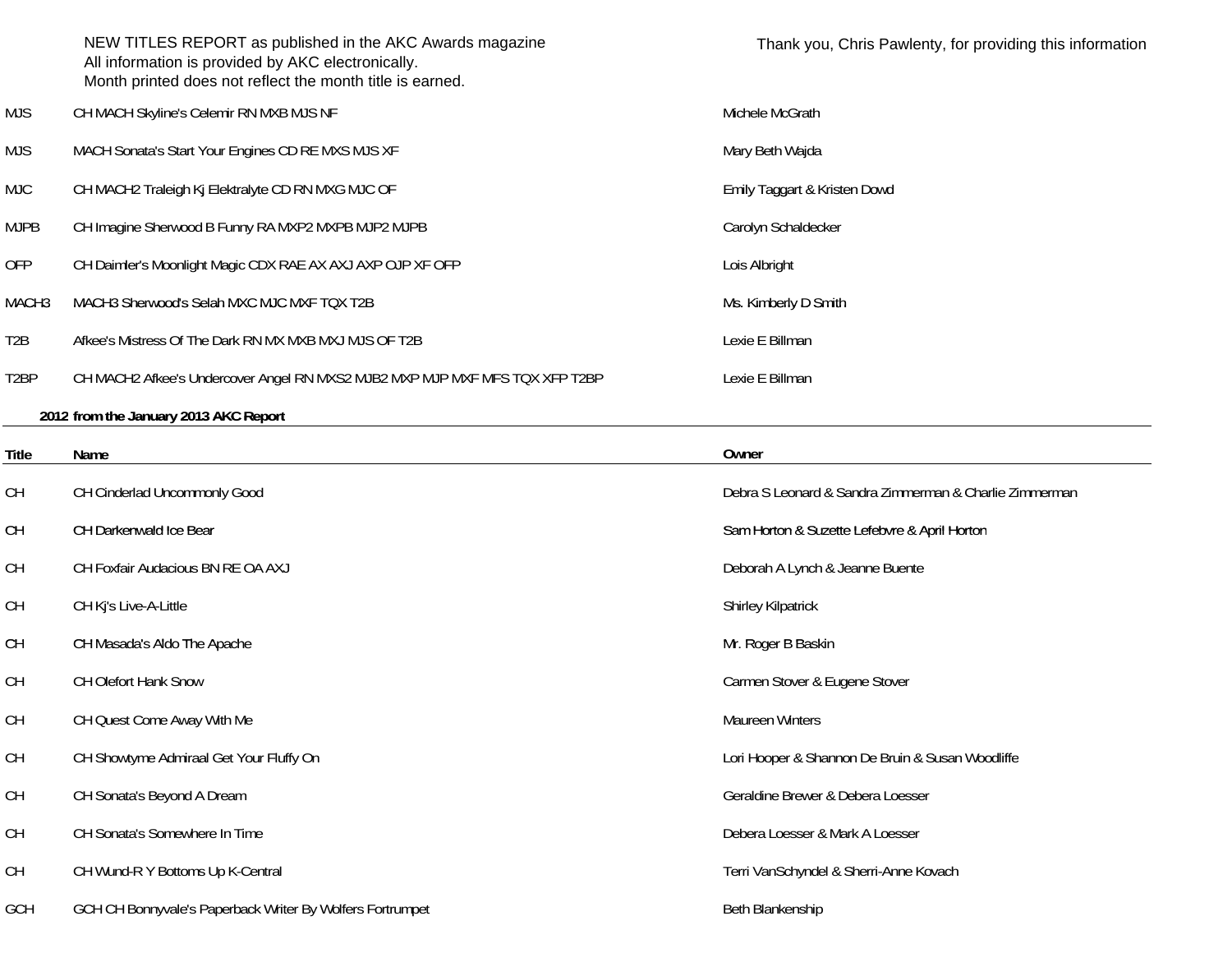|             | NEW TITLES REPORT as published in the AKC Awards magazine<br>All information is provided by AKC electronically.<br>Month printed does not reflect the month title is earned. | Thank you, Chris Pawlenty, for providing this information               |
|-------------|------------------------------------------------------------------------------------------------------------------------------------------------------------------------------|-------------------------------------------------------------------------|
| GCH         | GCH CH Nightwind Muircheartach Of Maharees                                                                                                                                   | Michele Moriarty & Diane Beurmann                                       |
| GCH         | GCH CH Windrift's Chic Dancer                                                                                                                                                | Robin Hite & Joanne Reed                                                |
| CD          | Afkees Thundersnow CD BN NA NAJ                                                                                                                                              | Mrs. Victoria E Youngmeyer                                              |
| <b>CDX</b>  | GCH CH Wund R Y Sheza Superstar At Paugh Prints VCD2 BN GN RAE AX AXJ                                                                                                        | Sherri Alspaugh & Terry Van Schyndel                                    |
| UDX8        | CH OTCH MACH2 Keepsake Giving Me Chills UDX8 OGM MXG MJG                                                                                                                     | Margaret Bissell                                                        |
| BN          | Nightwind' S Pearl Breeze BN RN                                                                                                                                              | Elaine D Dante & Deborah Hodges                                         |
| <b>RN</b>   | Coaster Kees Pounce And Bounce RN                                                                                                                                            | Carol Blair & Stu Blair                                                 |
| <b>RN</b>   | Nightwind' S Pearl Breeze BN RN                                                                                                                                              | Elaine D Dante & Deborah Hodges                                         |
| <b>RN</b>   | Sun-Kiss Ulrika RN                                                                                                                                                           | Kathleen Bloden & Donna Williams & Ernest Williams & Chester Bloden     |
| <b>RN</b>   | CH Wyndjamr's Storm Front RN                                                                                                                                                 | Richard Ward & Mary Ward                                                |
| <b>RA</b>   | Sun-Kiss Xandra BN RA                                                                                                                                                        | Kathleen A Bloden & Donna Williams & Ernest Williams & Chester F Bloden |
| <b>NA</b>   | CH Keesbrook Kealoha Miss B'Gottn NA NAJ                                                                                                                                     | Laura L Lenci & Brenda Brookes                                          |
| NА          | CH Wyndjamr's Barefoot Contessa RN NA NAP NJP                                                                                                                                | Robin Skinner & Lynne Anderson                                          |
| <b>NAP</b>  | Wild Winds Blue Yonder CD RE NA NAJ NAP NJP NF                                                                                                                               | Rachel McDougall-Smith & Brandon J Smith                                |
| <b>OA</b>   | Wyndjamr's Reflections Of A Blue Moon CDX RAE OA NAJ                                                                                                                         | <b>Stacy Dickinson</b>                                                  |
| AXP         | Rodney Harold Rufus CDX RAE2 MX MXB MXJ AXP OJP OF                                                                                                                           | <b>Elizabeth Strick</b>                                                 |
| <b>MX</b>   | Resq's Ruger 514 MX MXJ NF                                                                                                                                                   | Mrs. Shelley Durbak & Mr. Joseph Durbak                                 |
| <b>MXB</b>  | Cari-On Cool Hand Luke MX MXB MXJ MJS MXF MFB                                                                                                                                | Tom Ballen & Dennis Le Houillier & Amy Ballen & Rene Sauser             |
| MXB3        | GCH CH MACH6 Shoreline's Tuff Act To Follow VCD2 VER RAE MXB3 MJS3 MXF MFB TQX T2B                                                                                           | Tawn Sinclair & John Sinclair                                           |
| MXP2        | CH MACH2 Afkee's Undercover Angel RN MXS2 MJB2 MXP2 MJP MXF MFS TQX MFP T2BP                                                                                                 | Lexie E Billman                                                         |
| <b>MXPB</b> | MACH7 PACH Imagine Great Expectations CD RE MXS3 MJS3 MXPB MJP3 MJPB PAX MXF MFB TQX XFP                                                                                     | <b>Beth Godwin</b>                                                      |
| AXJ         | CH Sun-Kiss Roxy CD RE OA AXJ OF                                                                                                                                             | Kathleen A Bloden & Chester Bloden                                      |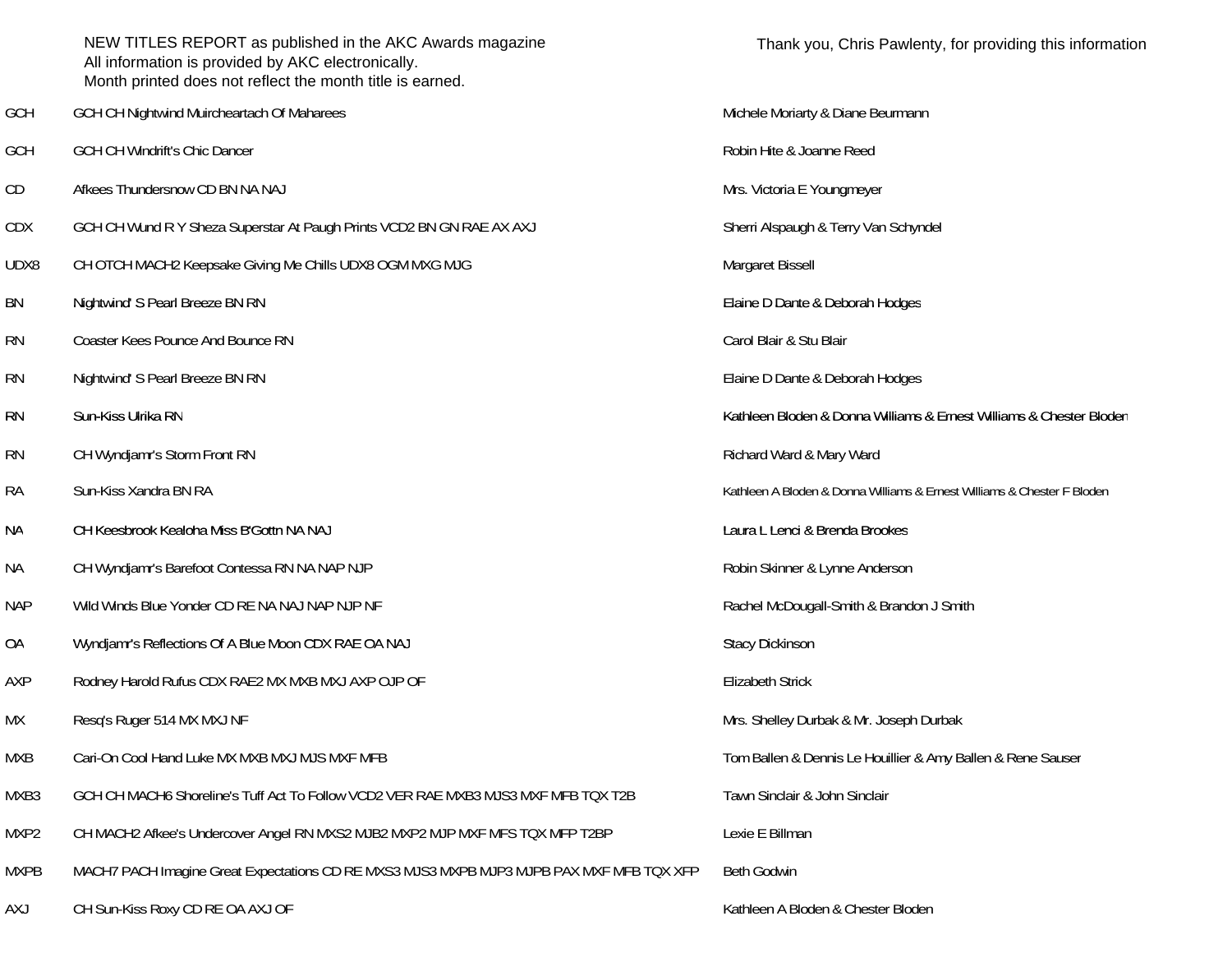|                   | NEW TITLES REPORT as published in the AKC Awards magazine<br>All information is provided by AKC electronically.<br>Month printed does not reflect the month title is earned. | Thank you, Chris Pawlenty, for providing this information |
|-------------------|------------------------------------------------------------------------------------------------------------------------------------------------------------------------------|-----------------------------------------------------------|
| <b>AJP</b>        | CH Astarz Gold Digger RN OA OAJ OAP AJP                                                                                                                                      | Patty Helmig                                              |
| <b>MXJ</b>        | Resq's Ruger 514 AX MXJ                                                                                                                                                      | Mrs. Shelley Durbak & Mr. Joseph Durbak                   |
| MJB               | CH Jamynn's Onetoomany Coladas CDX AX MXJ MJB                                                                                                                                | Shirley Kilpatrick                                        |
| <b>MJG</b>        | CH MACH Harem's Head Over Heels MXS MJG NF                                                                                                                                   | Emily Taggart & Harold Taggart                            |
| MJB <sub>2</sub>  | MACH3 Sherwood's Selah MXC MJB2 MXF TQX T2B                                                                                                                                  | Ms. Kimberly D Smith                                      |
| MJB4              | MACH5 Keepsake Life's A Circus RN MXS2 MJB4                                                                                                                                  | Mary Kay Keenan                                           |
| MJP2              | CH MACH2 Afkee's Undercover Angel RN MXS2 MJB2 MXP2 MJP2 MXF MFS TQX MFP T2BP                                                                                                | Lexie E Billman                                           |
| MJP3              | MACH7 PACH Imagine Great Expectations CD RE MXS3 MJS3 MXPB MJP3 MJPB PAX MXF MFB TQX XFP                                                                                     | <b>Beth Godwin</b>                                        |
| MJP3              | CH Imagine Sherwood B Funny RA MXP3 MXPB MJP3 MJPB                                                                                                                           | Carolyn Schaldecker                                       |
| <b>MJPB</b>       | MACH7 Imagine Great Expectations CD RE MXS3 MJS3 MXP2 MJP2 MJPB MXF MFB TQX XFP                                                                                              | Beth Godwin                                               |
| NF                | Resq's Ruger 514 AX MXJ NF                                                                                                                                                   | Mrs. Shelley Durbak & Mr. Joseph Durbak                   |
| <b>MFP</b>        | CH MACH2 Afkee's Undercover Angel RN MXS2 MJB2 MXP MJP MXF MFS TQX MFP T2BP                                                                                                  | Lexie E Billman                                           |
| MACH <sub>5</sub> | MACH5 Rainkees He's Got Razzmatazz CD RE MXB2 MJS2 MXF MFS TQX T2B                                                                                                           | <b>Beth Godwin</b>                                        |
| PACH              | MACH7 PACH Imagine Great Expectations CD RE MXS3 MJS3 MXPB MJP3 MJPB PAX MXF MFB TQX XFP                                                                                     | <b>Beth Godwin</b>                                        |
| PAX               | MACH7 PACH Imagine Great Expectations CD RE MXS3 MJS3 MXPB MJP3 MJPB PAX MXF MFB TQX XFP                                                                                     | Beth Godwin                                               |
|                   | 2012 from the February 2013 AKC Report                                                                                                                                       |                                                           |
| Title             | Name                                                                                                                                                                         | Owner                                                     |
| <b>CH</b>         | CH Ikon's Lamborghini Reventon                                                                                                                                               | Tammy Siegers & Kathi Fleischer                           |
| <b>CH</b>         | CH Indykees You'll Accompany Me                                                                                                                                              | Pamela L Hildebrand                                       |
| <b>CH</b>         | CH Kee-Royale's Quite Please                                                                                                                                                 | Suzanne A Vessella                                        |
| <b>CH</b>         | CH Keesbrook N Windrift's Spencer                                                                                                                                            | Joanne Reed                                               |
| СH                | CH Trumpet's Shake It Up                                                                                                                                                     | Julie Miller & Jim Miller                                 |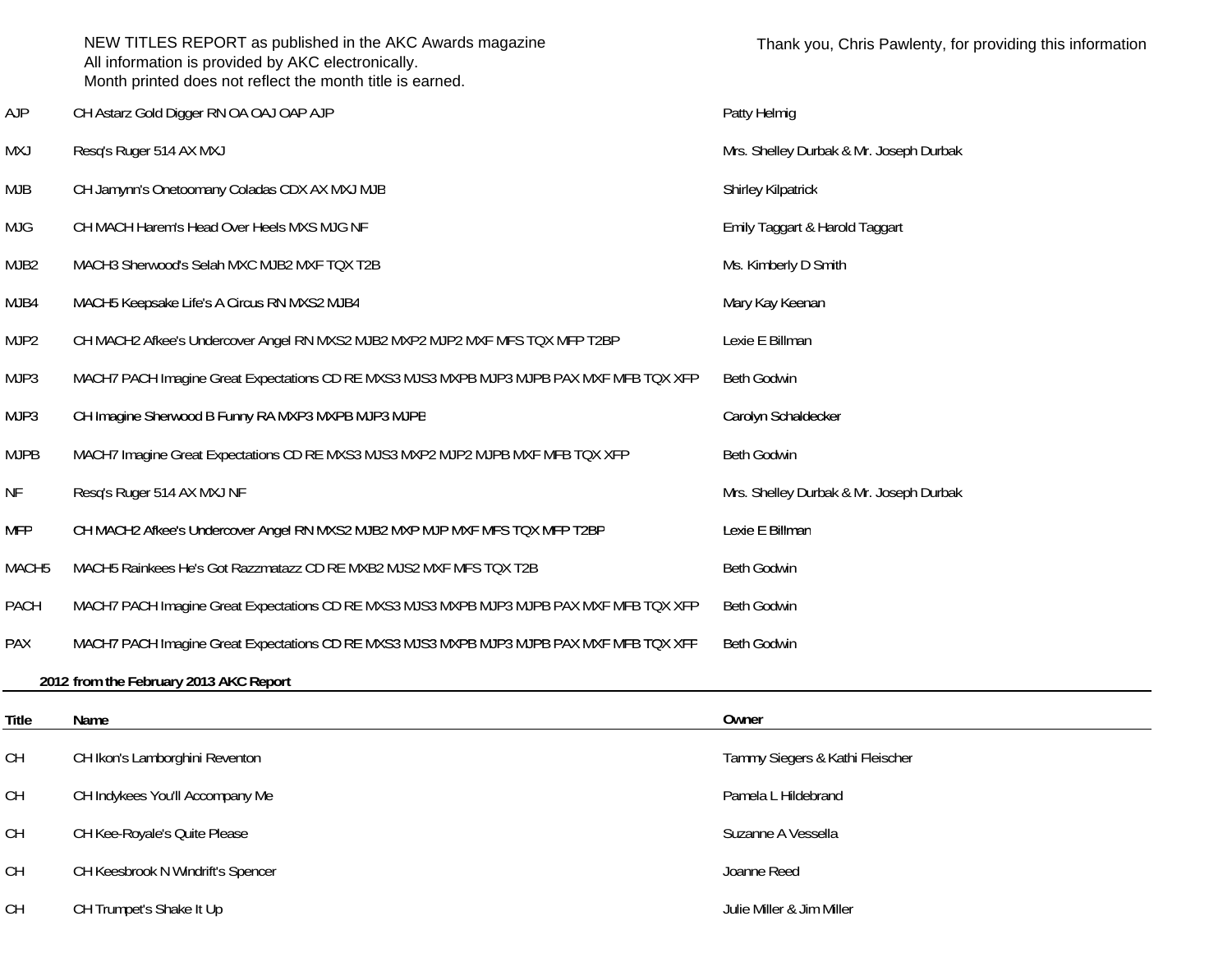|                 | NEW TITLES REPORT as published in the AKC Awards magazine<br>All information is provided by AKC electronically.<br>Month printed does not reflect the month title is earned. | Thank you, Chris Pawlenty, for providi            |
|-----------------|------------------------------------------------------------------------------------------------------------------------------------------------------------------------------|---------------------------------------------------|
| <b>CH</b>       | CH Wild Heart's International Asset                                                                                                                                          | Liz L McKnight                                    |
| <b>CH</b>       | CH Windrift's Outback Up Front                                                                                                                                               | Joanne Reed                                       |
| <b>GCH</b>      | GCH CH Karina's You Can'T Stop The Beat                                                                                                                                      | Vickie Louie & Chase Waddell                      |
| <b>GCH</b>      | GCH CH Keesbrook Windrift Poise N Ivy                                                                                                                                        | <b>Brenda Brookes</b>                             |
| <b>GCH</b>      | GCH CH Windrift's Moon Over Wall Street                                                                                                                                      | Richard Ward & Mary Ward                          |
| CD              | Greykees Prince Charming CD RA MX MXB MXJ MJB XF                                                                                                                             | Steve Dworkin                                     |
| OM <sub>2</sub> | GCH CH Keepsake Ice On Fire UDX OM2 MX MXJ OF                                                                                                                                | Margaret Bissell                                  |
| BN              | Klassic's Play With Fire CDX BN RE                                                                                                                                           | Ann M McHugh                                      |
| AX              | Shoreline's Ruby Slippers CD BN RE AX AXJ                                                                                                                                    | Patricia Voyles & Tawn Sinclair                   |
| AX              | CH Shoreline's Way Too Tuff CD BN RE AX AXJ                                                                                                                                  | Robyn M Mcnutt & Blaine E Mcnutt                  |
| МX              | CH Daimler's Truly Top Secret CD RE MX MXJ MJB OF                                                                                                                            | Sue Ellen Cassiday & John Cassiday                |
| МX              | CH Jamynn's Onetoomany Coladas CDX MX MXJ MJB                                                                                                                                | Shirley Kilpatrick                                |
| <b>MXS</b>      | CH MACH Skyline's Celemir RN MXS MJS NF                                                                                                                                      | Michele McGrath                                   |
| <b>MXPB</b>     | CH MACH2 Afkee's Undercover Angel RN MXS2 MJB2 MXP2 MXPB MJP2 MXF MFS TQX MFP T2BP                                                                                           | Lexie E Billman                                   |
| <b>NAJ</b>      | Imagine The Road To Success NAJ                                                                                                                                              | Carolyn Schaldecker & Vernon Schaldecker          |
| NAJ             | Krafty's Secret Peppermint Twist NAJ                                                                                                                                         | Ruth Thompson                                     |
| <b>NAJ</b>      | CH Wyndjamr's Barefoot Contessa RN NA NAJ NAP NJP                                                                                                                            | Robin Skinner & Lynne Anderson                    |
| <b>AXJ</b>      | Adonai's Star Attraction AX AXJ NF                                                                                                                                           | Craig Josling & Judith Hintzman                   |
| <b>AXJ</b>      | Winsome's Raising The Bar OA AXJ OF                                                                                                                                          | Kristine M Arnds                                  |
| <b>AJP</b>      | Rodney Harold Rufus CDX RAE2 MX MXB MXJ AXP AJP OF                                                                                                                           | <b>Elizabeth Strick</b>                           |
| MXJ             | Covenants Dashing Casanova RN AX MXJ NJP NF                                                                                                                                  | Fran D'Amico & Patricia Ferguson & Anita Houchins |
| MXJ             | Shoreline's Ruby Slippers CD BN RE AX MXJ                                                                                                                                    | Patricia Voyles & Tawn Sinclair                   |